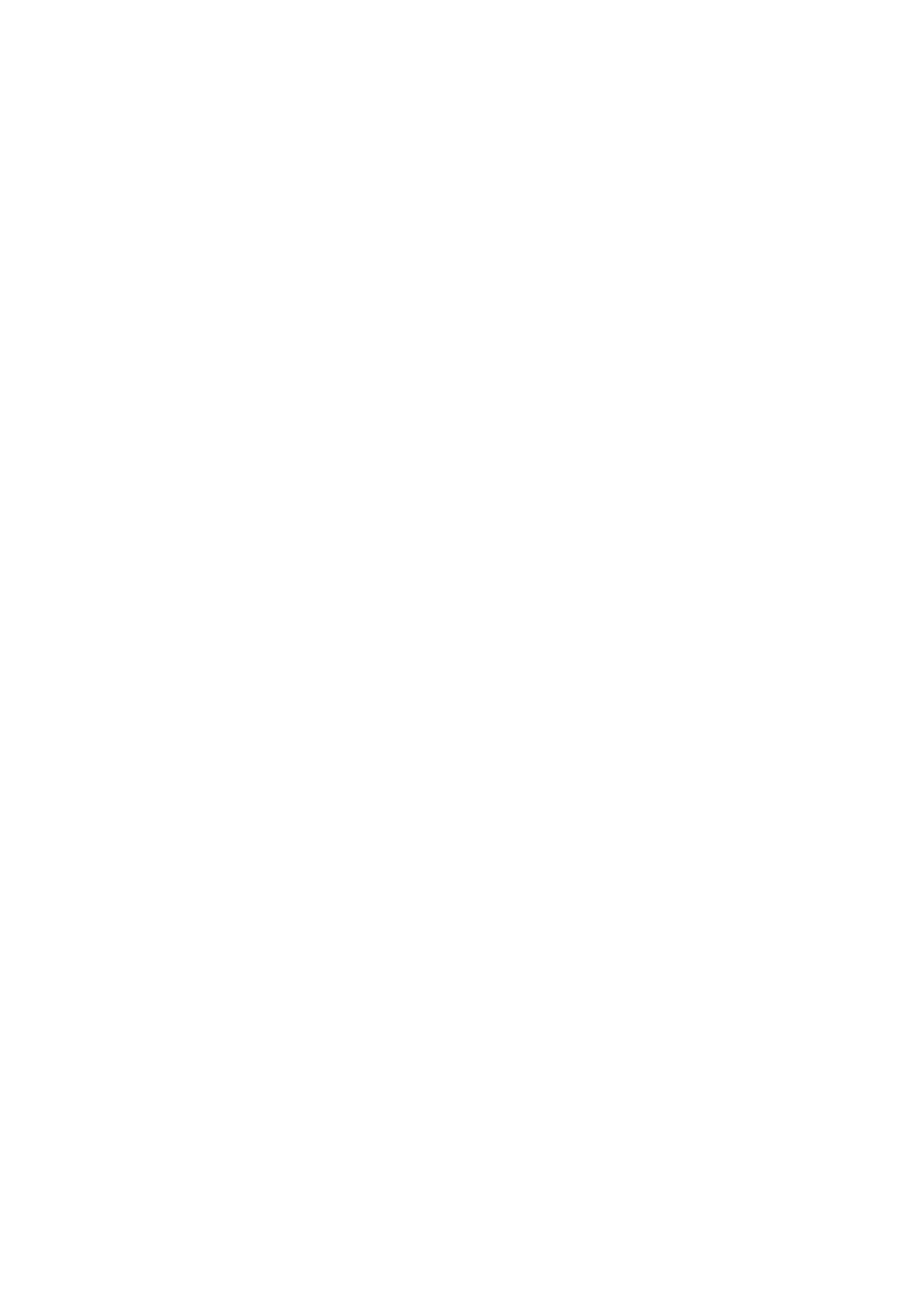Allegato 2



# elenco annuale dei lavori da realizzarenell'anno 2018

Prot. N-2018/6/2-1/1-2018/3188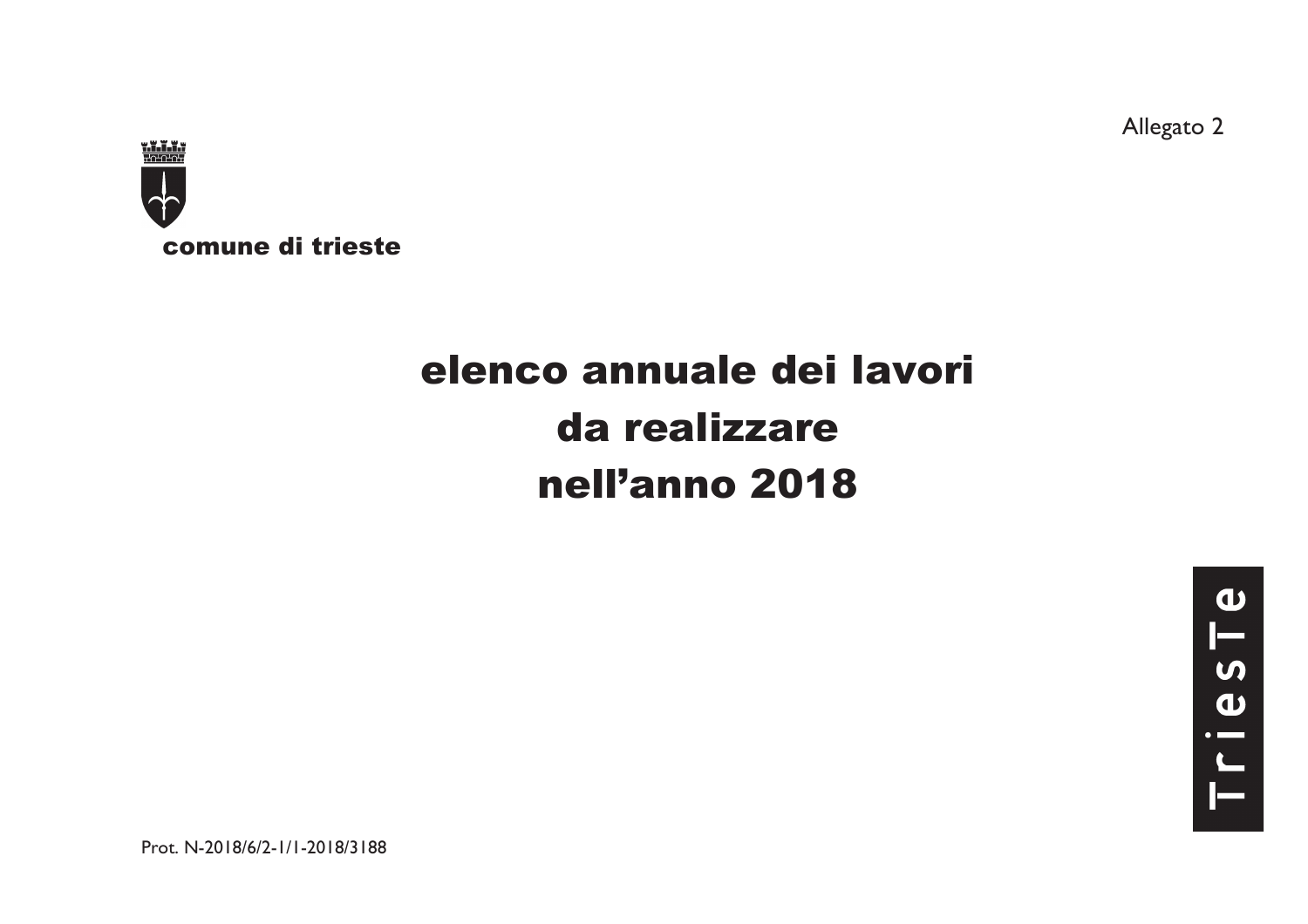|                               |                            |                                                                                                                                                      |            |                                     |                   |                              |                   | Conformità  | Verifica vincoli<br>ambientali |                |                                          |                            | Stima tempi di esecuzione |
|-------------------------------|----------------------------|------------------------------------------------------------------------------------------------------------------------------------------------------|------------|-------------------------------------|-------------------|------------------------------|-------------------|-------------|--------------------------------|----------------|------------------------------------------|----------------------------|---------------------------|
| Cod. Int.<br>Amm.ne<br>(C.O.) | Unico Intervento<br>Codice | Codice C.U.P.<br>Descrizione dell'intervento                                                                                                         | <b>CPV</b> | Responsabile<br>del<br>Procedimento | Importo annualità | Importo totale<br>intervento | Finalità<br>$(*)$ | Urb $(S/N)$ | Amb $(S/N)$                    | Priorità       | Stato progettazione<br>approvata<br>(**) | Trim/Anno<br>Inizio lavori | Trim/Anno<br>Fine lavori  |
| 16005                         |                            | Manutenzioni straordinarie strade -<br>Anno 2018                                                                                                     | 45233141-9 | Cortese<br>Enrico                   | 500.000,00        | 500.000,00                   | CPA               | SI          | <b>NO</b>                      | $\mathbf{1}$   | SF                                       | 2/2018                     | 2/2019                    |
|                               | D                          |                                                                                                                                                      |            |                                     | 37.232,13         |                              |                   |             |                                |                |                                          |                            |                           |
| 16006                         | D                          | Interventi urgenti di straordinaria<br>manutenzione strade, piazze,<br>marciapiedi - Anno 2018 - zona nord                                           | 45233141-9 | Cortese<br>Enrico                   | 59.000,00         | 250.000,00                   | CPA               | SI          | <b>NO</b>                      | $\overline{1}$ | SF                                       | 2/2019                     | 2/2020                    |
|                               | D                          |                                                                                                                                                      |            |                                     | 153.767,87        |                              |                   |             |                                |                |                                          |                            |                           |
| 17011                         |                            | Interventi per migliorare la sicurezza<br>stradale (pavimentazioni speciali) anche<br>con riferimento alla sicurezza dei<br>motociclisti - Anno 2018 | 45233141-9 | Cortese<br>Enrico                   | 200.000,00        | 200.000,00                   | CPA               | SI          | <b>NO</b>                      | $\overline{1}$ | <b>SF</b>                                | 2/2019                     | 2/2020                    |
| 17014                         |                            | Risanamenti stradali - Anno 2018                                                                                                                     | 45233141-9 | Cortese<br>Enrico                   | 500.000,00        | 500.000,00                   | CPA               | <b>SI</b>   | <b>NO</b>                      | $\mathbf{1}$   | <b>SF</b>                                | 2/2019                     | 2/2020                    |
| 17016                         |                            | Sistemazione strade in cubetti in località<br>disagiate - Anno 2018                                                                                  | 45233141-9 | Cortese<br>Enrico                   | 200.000.00        | 200.000.00                   | CPA               | SI          | <b>NO</b>                      | $\mathbf{1}$   | SF                                       | 2/2019                     | 2/2020                    |
| 16007                         |                            | Risanamento radicale marciapiedi con<br>abbattimento delle barriere<br>architettoniche zona Nord - Anno 2018                                         | 45233141-9 | Cortese<br>Enrico                   | 500.000,00        | 500.000,00                   | CPA               | SI          | <b>NO</b>                      | $\overline{1}$ | <b>SF</b>                                | 2/2019                     | 2/2020                    |
| 17020                         |                            | Risanamento delle scalinate - Anno<br>2018                                                                                                           | 45233200-1 | Cortese<br>Enrico                   | 200.000,00        | 200.000,00                   | CPA               | <b>SI</b>   | <b>NO</b>                      | $\overline{1}$ | SF                                       | 2/2019                     | 2/2020                    |
| 16009                         | D                          | Rifacimento muri di sostegno - Anno<br>2018                                                                                                          | 45233141-9 | Cortese                             | 200.000,00        | 300.000,00                   | CPA               | SI          | <b>NO</b>                      | $\overline{1}$ | <b>SF</b>                                | 2/2019                     | 2/2020                    |
| 16009                         | D                          | Rifacimento muri di sostegno - Anno<br>2018                                                                                                          | 45233141-9 | Enrico                              | 100.000,00        |                              |                   |             |                                |                |                                          |                            |                           |
| 16033                         |                            | Manutenzione straordinaria barriere di<br>sicurezza, ringhiere e corrimani - Anno<br>2018                                                            | 45340000-2 | Cortese<br>Enrico                   | 150.000.00        | 150.000.00                   | CPA               | <b>SI</b>   | <b>NO</b>                      | $\mathbf{1}$   | SF                                       | 2/2019                     | 2/2020                    |
| 16010                         |                            | Terreni comunali: muri di sostegno,<br>recinzioni, pendii - Anno 2018                                                                                | 45233141-9 | lammarino<br>Lucia                  | 500.000.00        | 500.000,00                   | CPA               | <b>NO</b>   | <b>SI</b>                      | $\mathbf{1}$   | SC                                       | 2/2019                     | 4/2020                    |
| 17186                         |                            | Manutenzione straordinaria Pontebianco<br>e Ponteverde                                                                                               | 44212120-6 | Cortese<br>Enrico                   | 200.000,00        | 350.000,00                   | CPA               | <b>NO</b>   | SI                             | $\overline{1}$ | SF                                       | 2/2018                     | 1/2019                    |
| 16011                         | D                          | Manutenzione straordinaria alberature<br>lungo i bordi strada e pertinenze stradali<br>- Anno 2018                                                   | 77211500-1 | Cortese<br>Enrico                   | 50.000,00         | 100.000.00                   | CPA               | <b>SI</b>   | <b>NO</b>                      | $\overline{1}$ | SF                                       | 2/2019                     | 2/2020                    |
| 16011                         | D                          | Manutenzione straordinaria alberature<br>lungo i bordi strada e pertinenze stradali<br>- Anno 2018                                                   | 77211500-1 | Cortese<br>Enrico                   | 50.000,00         |                              |                   |             |                                |                |                                          |                            |                           |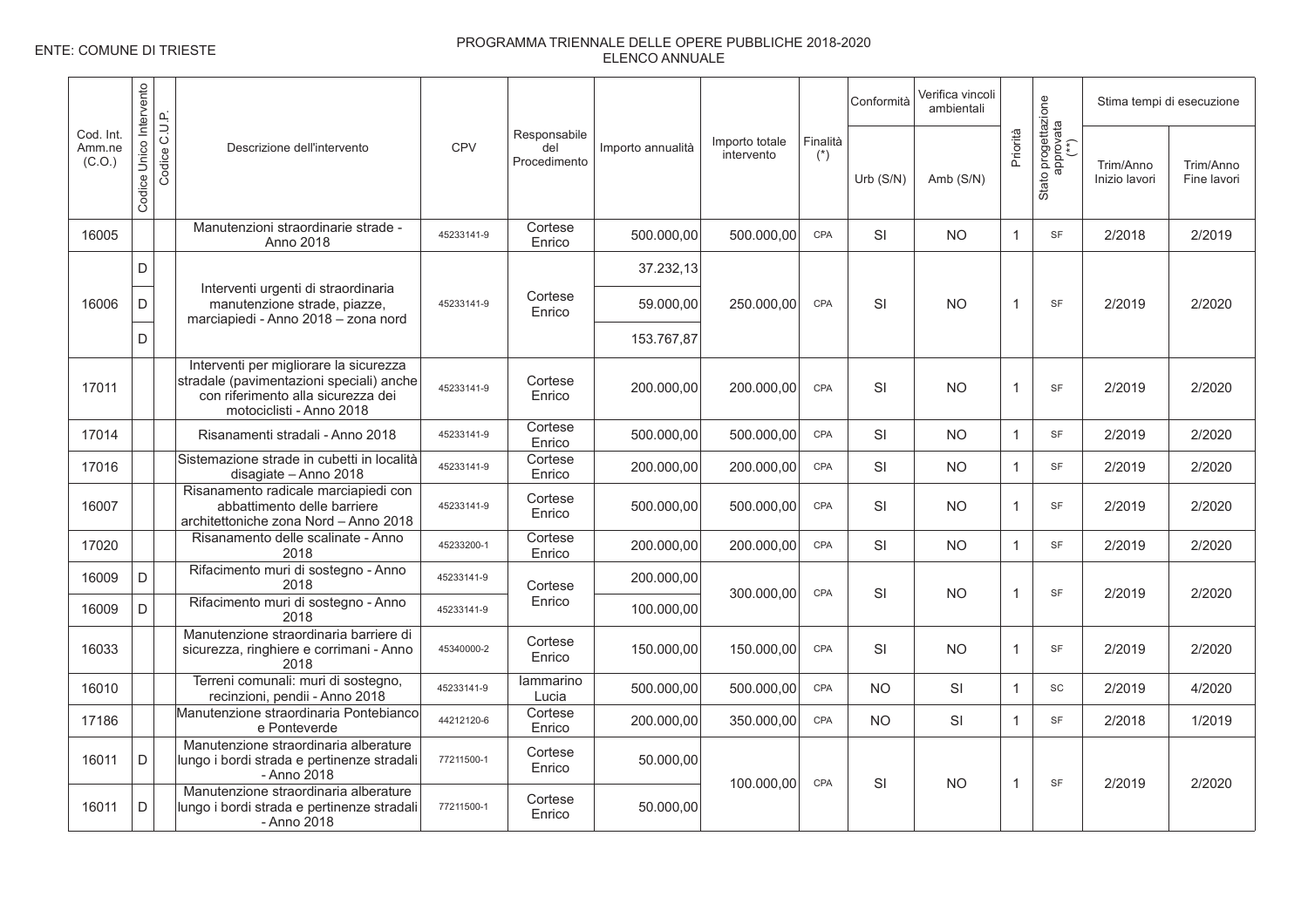|                               | Intervento   |                                                                                                                                                                              |            |                                     |                   |                              |                          | Conformità | Verifica vincoli<br>ambientali |                |                                          |                            | Stima tempi di esecuzione |
|-------------------------------|--------------|------------------------------------------------------------------------------------------------------------------------------------------------------------------------------|------------|-------------------------------------|-------------------|------------------------------|--------------------------|------------|--------------------------------|----------------|------------------------------------------|----------------------------|---------------------------|
| Cod. Int.<br>Amm.ne<br>(C.O.) | Codice Unico | Codice C.U.P.<br>Descrizione dell'intervento                                                                                                                                 | <b>CPV</b> | Responsabile<br>del<br>Procedimento | Importo annualità | Importo totale<br>intervento | Finalità<br>$(*)$        | Urb(S/N)   | Amb (S/N)                      | Priorità       | Stato progettazione<br>approvata<br>(**) | Trim/Anno<br>Inizio lavori | Trim/Anno<br>Fine lavori  |
| 16012                         |              | Manutenzione straordinaria segnaletica<br>orizzontale, verticale, posa paletti,<br>specchi parabolici e dissuasori in ghisa -<br>Anno 2018                                   | 45233221-4 | Cortese<br>Enrico                   | 150.000,00        | 150.000,00                   | CPA                      | SI         | SI                             | $\overline{1}$ | SF                                       | 2/2019                     | 2/2020                    |
| 16034                         |              | Realizzazione di una zona 30 nel Borgo<br>Carsico - costo complessivo €.<br>400.000,00 di cui €. 200.000,00<br>finanziato con URB e confluito in av.<br>Vinc.                | 45233140-2 | <b>Bernetti</b><br>Giulio           | 200.000,00        | 400.000,00                   | <b>URB</b>               | SI         | SI                             | $\overline{1}$ | PD                                       | 4/2017                     | 3/2018                    |
| 17033                         |              | Attuazione di interventi per la mobilità e<br>traffico - Anno 2018                                                                                                           | 45233140-2 | Cortese<br>Enrico                   | 200.000,00        | 200.000,00                   | <b>URB</b>               | SI         | SI                             | $\overline{1}$ | <b>SC</b>                                | 2/2019                     | 2/2020                    |
| 17035                         |              | Rifacimento segnaletica orizzontale -<br>Anno 2018                                                                                                                           | 45233221-4 | Cortese<br>Enrico                   | 150.000,00        | 150.000,00                   | <b>MIS</b>               | SI         | <b>NO</b>                      | $\overline{1}$ | <b>SC</b>                                | 2/2019                     | 2/2020                    |
| 17038                         |              | Manutenzione straordinaria alberature<br>dei bordi strada EZIT - anno 2018                                                                                                   |            | Cortese<br>Enrico                   | 100.000,00        | 100.000,00                   | <b>URB</b>               | SI         | <b>NO</b>                      | $\overline{1}$ | <b>SC</b>                                | 2/2019                     | 2/2020                    |
| 17040                         |              | Riqualificazione e miglioramento dei<br>sistemi di accessibilità ai servizi e aree<br>residenziali - interventi sulla viabilità di<br>Via Marchesetti                        | 45233140-2 | Cortese<br>Enrico                   | 700.000,00        | 700.000,00                   | CPA                      | SI         | <b>NO</b>                      | $\overline{1}$ | <b>SF</b>                                | 2/2019                     | 2/2020                    |
| 17041                         |              | Riqualificazione e miglioramento dei<br>sistemi di accessibilità ai servizi e aree<br>residenziali - interventi sulla viabilità di<br>Via Forlanini                          | 45233140-2 | Cortese<br>Enrico                   | 700.000,00        | 700.000.00                   | CPA                      | SI         | <b>NO</b>                      | $\overline{1}$ | SF                                       | 2/2019                     | 2/2020                    |
| 17043                         |              | Miglioramento della fruizione e della<br>connessione tra aree diverse della<br>periferia - percorso pedonale<br>Longera/Cattinara                                            | 45233140-2 | Cortese<br>Enrico                   | 84.000,00         | 84.000,00                    | CPA                      | SI         | <b>NO</b>                      | $\overline{1}$ | SF                                       | 2/2019                     | 2/2020                    |
| 17045                         |              | Porto Vecchio - Riqualificazione viabilità<br>di collegamento Polo Museale                                                                                                   | 45233227-6 | Cortese<br>Enrico                   | 414.000,00        | 414.000.00                   | CPA                      | <b>SI</b>  | SI                             | $\mathbf{1}$   | SF                                       | 3/2018                     | 2/2019                    |
| 17046                         |              | Porto Vecchio - Opere di<br>infrastrutturazione dell'area<br>comprendente centrale idrodinamica,<br>sottostazione elettrica e magazzino 26,<br>magazzini 24, 25, 27, 28 e 30 | 45233227-6 | Cortese<br>Enrico                   | 577.000,00        | 577.000,00                   | CPA                      | <b>NO</b>  | SI                             | $\overline{1}$ | SF                                       | 2/2019                     | 1/2020                    |
| 17047                         |              | Programma sperimentale nazionale di<br>mobilità sostenibile casa-scuola e casa-<br>lavoro                                                                                    | 45233140-2 | Cortese<br>Enrico                   | 300.000,00        | 500.000,00                   | AMB                      | SI         | <b>NO</b>                      | $\overline{1}$ | <b>SF</b>                                | 4/2018                     | 4/2019                    |
| 17171                         | D            | Manutenzione Straordinaria delle volte<br>di copertura dei Torrenti Chiave e<br>Settefontane – contributo per 10 anni                                                        | 45260000-7 | Cortese<br>Enrico                   | 129.500,00        | 129.500,00                   | $\overline{\phantom{0}}$ |            |                                | -1             | $\overline{\phantom{0}}$                 | 1/2018                     | 4/2018                    |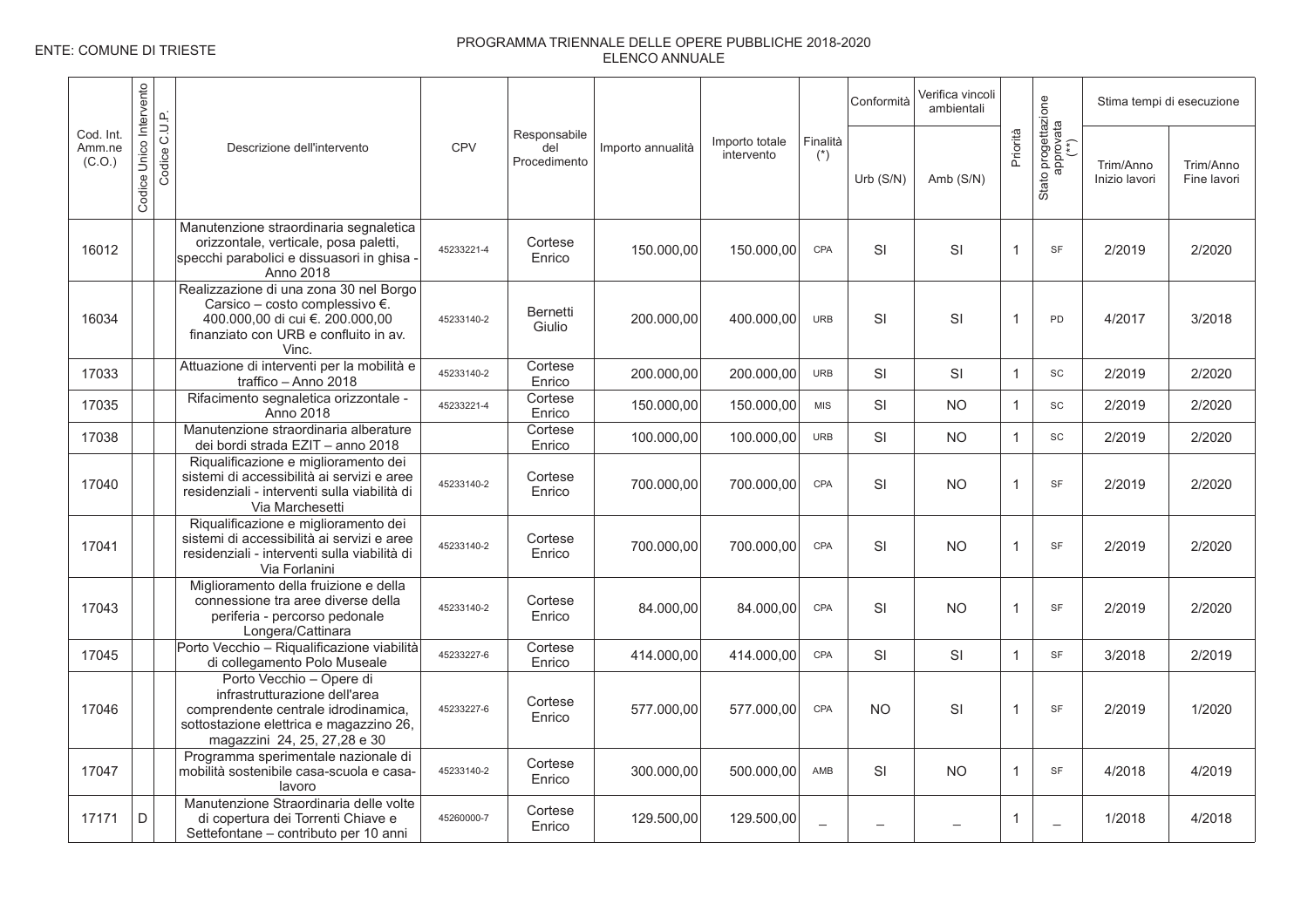|                               |                                             |                                                                                                                                              |            |                                     |                   |                              |                   | Conformità | Verifica vincoli<br>ambientali |                |                                          |                            | Stima tempi di esecuzione |
|-------------------------------|---------------------------------------------|----------------------------------------------------------------------------------------------------------------------------------------------|------------|-------------------------------------|-------------------|------------------------------|-------------------|------------|--------------------------------|----------------|------------------------------------------|----------------------------|---------------------------|
| Cod. Int.<br>Amm.ne<br>(C.O.) | Unico Intervento<br>Codice C.U.P.<br>Codice | Descrizione dell'intervento                                                                                                                  | <b>CPV</b> | Responsabile<br>del<br>Procedimento | Importo annualità | Importo totale<br>intervento | Finalità<br>$(*)$ | Urb(S/N)   | Amb $(S/N)$                    | Priorità       | Stato progettazione<br>approvata<br>(**) | Trim/Anno<br>Inizio lavori | Trim/Anno<br>Fine lavori  |
|                               | D                                           |                                                                                                                                              |            | Cortese<br>Enrico                   | 313.855,50        |                              |                   |            |                                |                |                                          |                            |                           |
| 06139                         | D                                           | Sistemazione Incrocio Via Marchesetti-<br>Via Forlanini                                                                                      | 45223141-9 | Cortese<br>Enrico                   | 133.083,97        | 448.365,00                   | <b>MIS</b>        | SI         | <b>NO</b>                      | $\overline{1}$ | SF                                       | 4/2018                     | 4/2019                    |
|                               | D                                           |                                                                                                                                              |            | Cortese<br>Enrico                   | 1.425,53          |                              |                   |            |                                |                |                                          |                            |                           |
| 16013                         | D                                           | Trenovia Trieste Opicina - Manutenzioni                                                                                                      | 45234121-0 | Cassin                              | 500.000,00        | 712.774,25                   | CPA               | <b>NO</b>  | <b>NO</b>                      | $\overline{1}$ | PP                                       | 2/2018                     | 1/2019                    |
|                               | D                                           | straordinarie - Anno 2018                                                                                                                    | 45234121-0 | Marina                              | 212.774,25        |                              |                   |            |                                |                |                                          |                            |                           |
| 16038                         |                                             | Manutenzione straordinaria e pulizia<br>torrenti scoperti ed aree limitrofe - Anno<br>2018                                                   | 45240000   | Cortese<br>Enrico                   | 150.000,00        | 150.000,00                   | CPA               | <b>NO</b>  | SI                             | $\mathbf{1}$   | SF                                       | 2/2019                     | 2/2020                    |
| 17051                         |                                             | Risanamento ambientale del Parco di<br>Villa Revoltella tramite il potenziamento<br>della rete fognaria per contenimento<br>acque meteoriche | 45262640-9 | Cortese<br>Enrico                   | 250.000,00        | 250.000,00                   | URB               | SI         | <b>NO</b>                      | $\overline{1}$ | SF                                       | 2/2018                     | 2/2019                    |
| 16032                         |                                             | Opere di sistemazione e manutenzione<br>idraulica della rete idrografica minore in<br>Comune di Trieste - Anno 2018                          | 45330000-9 | Cortese<br>Enrico                   | 200.000,00        | 200.000,00                   | AMB               | <b>NO</b>  | <b>NO</b>                      | $\overline{1}$ | <b>SF</b>                                | 2/2019                     | 2/2020                    |
| 16040                         |                                             | Manutenzione straordinaria parchi<br>cittadini - Anno 2018                                                                                   | 77313000-7 | Cortese<br>Enrico                   | 100.000,00        | 100.000,00                   | CPA               | <b>SI</b>  | <b>NO</b>                      | $\mathbf{1}$   | SF                                       | 2/2019                     | 2/2020                    |
| 16041                         |                                             | Manutenzione straordinaria aree gioco<br>Anno 2018                                                                                           | 77313000-7 | Cortese<br>Enrico                   | 100.000,00        | 100.000,00                   | CPA               | <b>SI</b>  | <b>NO</b>                      | $\overline{1}$ | SF                                       | 2/2019                     | 2/2020                    |
| 16043                         |                                             | Manutenzione straordinaria alberature<br>dei giardini e dei viali cittadini - Anno<br>2018                                                   | 77311000-3 | Cortese<br>Enrico                   | 150.000,00        | 150.000,00                   | CPA               | SI         | <b>NO</b>                      | $\mathbf{1}$   | SF                                       | 2/2019                     | 2/2020                    |
| 16044                         |                                             | Manutenzione straordinaria giardini -<br>Anno 2018                                                                                           | 77311000-3 | Cortese<br>Enrico                   | 100.000,00        | 100.000,00                   | CPA               | SI         | <b>NO</b>                      | $\mathbf{1}$   | SF                                       | 2/2019                     | 2/2020                    |
| 16045                         |                                             | Manutenzione straordinaria siti strategici<br>- Anno 2018                                                                                    | 77311000-3 | Cortese<br>Enrico                   | 200.000,00        | 200.000,00                   | CPA               | <b>SI</b>  | <b>NO</b>                      | $\overline{1}$ | SF                                       | 2/2019                     | 2/2020                    |
| 16046                         |                                             | Manutenzione straordinaria connettivo<br>ed aiuole spartitraffico - Anno 2018                                                                | 77311000-3 | Cortese<br>Enrico                   | 200.000,00        | 200.000,00                   | CPA               | <b>SI</b>  | <b>NO</b>                      | $\overline{1}$ | SF                                       | 2/2019                     | 2/2020                    |
| 16048                         |                                             | Rinnovo patrimonio arboreo - anno<br>2018                                                                                                    | 77311000-3 | Cortese<br>Enrico                   | 100.000.00        | 100.000,00                   | CPA               | <b>SI</b>  | <b>NO</b>                      | $\overline{1}$ | SF                                       | 2/2019                     | 2/2020                    |
| 16089                         |                                             | L.R. 14/2016 art. 3 - Interventi nelle<br>aree urbane caratterizzate da fenomeni<br>di inquinamento del suolo                                | 45262640-9 | <b>Conte Enrico</b>                 | 175.000,00        | 350.000,00                   | AMB               | <b>SI</b>  | SI                             | $\overline{1}$ | SF                                       | 3/2017                     | 3/2019                    |
| 17064                         |                                             | Miglioramento della fruibilità e del<br>decoro urbano del Parco di Villa<br>Revoltella - area di sosta esterna                               | 34928400-2 | Cortese<br>Enrico                   | 116.000,00        | 116.000,00                   | <b>URB</b>        | SI         | SI                             | $\overline{1}$ | <b>SF</b>                                | 1/2018                     | 4/2018                    |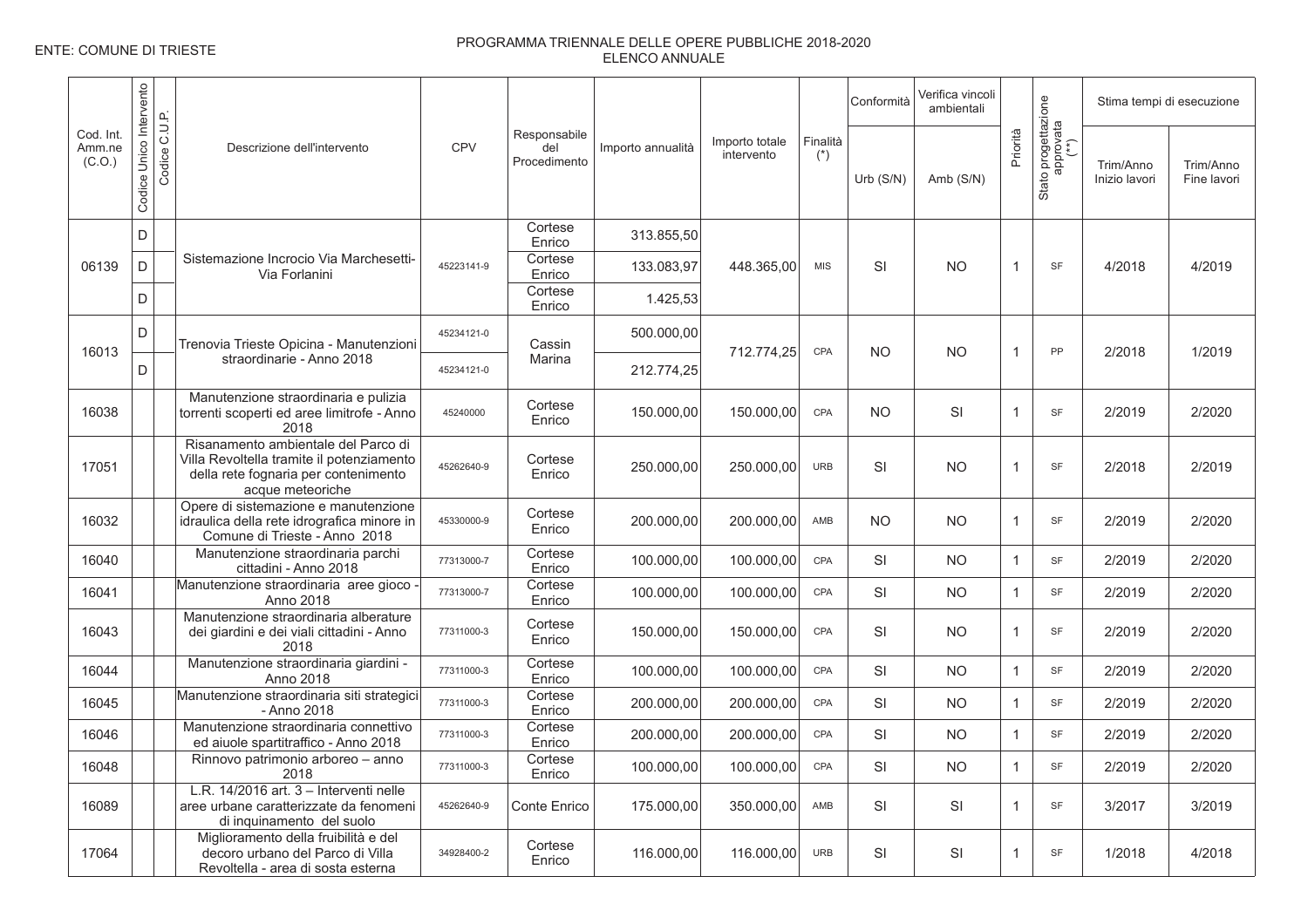|                               | Intervento      |               |                                                                                                                                                 |            |                                     |                   |                              |                   | Conformità | Verifica vincoli<br>ambientali |              |                                          |                            | Stima tempi di esecuzione |
|-------------------------------|-----------------|---------------|-------------------------------------------------------------------------------------------------------------------------------------------------|------------|-------------------------------------|-------------------|------------------------------|-------------------|------------|--------------------------------|--------------|------------------------------------------|----------------------------|---------------------------|
| Cod. Int.<br>Amm.ne<br>(C.O.) | Unico<br>Codice | Codice C.U.P. | Descrizione dell'intervento                                                                                                                     | <b>CPV</b> | Responsabile<br>del<br>Procedimento | Importo annualità | Importo totale<br>intervento | Finalità<br>$(*)$ | Urb (S/N)  | Amb $(S/N)$                    | Priorità     | Stato progettazione<br>approvata<br>(**) | Trim/Anno<br>Inizio lavori | Trim/Anno<br>Fine lavori  |
| 17065                         |                 |               | Miglioramento della fruibilità e del<br>decoro urbano del Parco di Villa<br>Revoltella - lotto I e II                                           | 45262522-6 | Cortese<br>Enrico                   | 802.500,00        | 802.500,00                   | CPA               | SI         | <b>NO</b>                      | $\mathbf{1}$ | SF                                       | 1/2018                     | 2/2019                    |
| 18039                         |                 |               | Manutenzione e potenziamento aree<br>cani                                                                                                       | 45111230-9 | Cortese<br>Enrico                   | 60.000,00         | 60.000,00                    | <b>URB</b>        | <b>SI</b>  | SI                             | $\mathbf{1}$ | <b>SF</b>                                | 4/2018                     | 3/2019                    |
| 18040                         |                 |               | Sistemazione Alabarda San Giusto                                                                                                                | 773100003  | Cortese<br>Enrico                   | 100.000,00        | 100.000,00                   | CPA               | <b>SI</b>  | <b>NO</b>                      | $\mathbf{1}$ | <b>SF</b>                                | 4/2018                     | 3/2019                    |
| 16015                         |                 |               | Illuminazione pubblica: Manutenzioni<br>straordinarie 2018                                                                                      | 45316110-9 | de<br>Walderstein<br>А.             | 1.874.000,00      | 1.874.000,00                 | CPA               | <b>NO</b>  | SI                             | $\mathbf{1}$ | SC                                       | 1/2019                     | 2/2020                    |
| 18045                         |                 |               | Illuminazione pubblica - Programma<br>regionale di finanziamento in materia di<br>sicurezza anno 2016                                           | 45316110-9 | de<br>Walderstein<br>Α.             | 123.430.78        | 123.430.78                   | CPA               | <b>NO</b>  | SI                             | $\mathbf{1}$ | SC                                       | 1/2018                     | 4/2018                    |
| 18046                         |                 |               | G.S. Farmacie - anno 2018                                                                                                                       | 50000000-5 | lammarino<br>Lucia                  | 682,23            | 682,23                       | CPA               | <b>NO</b>  | SI                             | $\mathbf{1}$ | SC                                       | 1/2018                     | 4/2018                    |
| 18047                         |                 |               | G.S. Mercati - anno 2018                                                                                                                        | 50000000-5 | lammarino<br>Lucia                  | 24.976.67         | 24.976.67                    | CPA               | <b>NO</b>  | SI                             | $\mathbf{1}$ | SC                                       | 1/2018                     | 4/2018                    |
| 16016                         |                 |               | Mercati: Manutenzione straordinaria -<br>Anno 2018                                                                                              | 45262522-6 | lammarino<br>Lucia                  | 320.000,00        | 320.000,00                   | CPA               | <b>NO</b>  | SI                             | $\mathbf{1}$ | SC                                       | 2/2019                     | 4/2020                    |
| 14019                         |                 |               | Mercato ittico presso la ex Gaslini -<br>intervento di risanamento del tetto                                                                    | 45262522-6 | lammarino<br>Lucia                  | 200.000.00        | 200.000.00                   | CPA               | <b>NO</b>  | <b>SI</b>                      | $\mathbf{1}$ | <b>SC</b>                                | 2/2019                     | 4/2020                    |
| 18148                         |                 |               | Realizzazione del nuovo mercato<br>ortofrutticolo                                                                                               | 45213000-3 | lammarino<br>Lucia                  | 200.000,00        | 200.000,00                   | <b>MIS</b>        | SI         | SI                             | $\mathbf{1}$ | SC                                       | 4/2019                     | 4/2021                    |
| 17070                         |                 |               | Realizzazione del nuovo mercato ittico                                                                                                          | 45213000-3 | lammarino<br>Lucia                  | 1.160.000.00      | 1.160.000.00                 | <b>MIS</b>        | <b>SI</b>  | SI                             | $\mathbf{1}$ | SC                                       | 4/2019                     | 4/2021                    |
| 17068                         |                 |               | Lavori di manutenzione straordinaria e<br>messa in sicurezza Magazzini Porto<br>Vecchio - Anno 2018                                             | 445210000  | lammarino<br>Lucia                  | 200.000,00        | 200.000,00                   | <b>VAB</b>        | <b>NO</b>  | SI                             | $\mathbf{1}$ | SC                                       | 2/2019                     | 4/2020                    |
| 11034                         |                 |               | Global Service - Interventi conservativi e<br>di progettazione, nonché strumentali di<br>base edifici scolastici ed assimilabili -<br>Anno 2018 | 45262522-6 | Cassin<br>Marina                    | 322.611,40        | 322.611.40                   | CPA               | <b>NO</b>  | <b>NO</b>                      | $\mathbf{1}$ | <b>SF</b>                                | 3/2018                     | 2/2019                    |
| 16017                         |                 |               | Impianti edilizia scolastica - Anno 2018                                                                                                        | 45213316   | Cassin<br>Marina                    | 100.000,00        | 100.000,00                   | CPA               | <b>NO</b>  | <b>NO</b>                      | $\mathbf{1}$ | <b>SF</b>                                | 4/2018                     | 4/2019                    |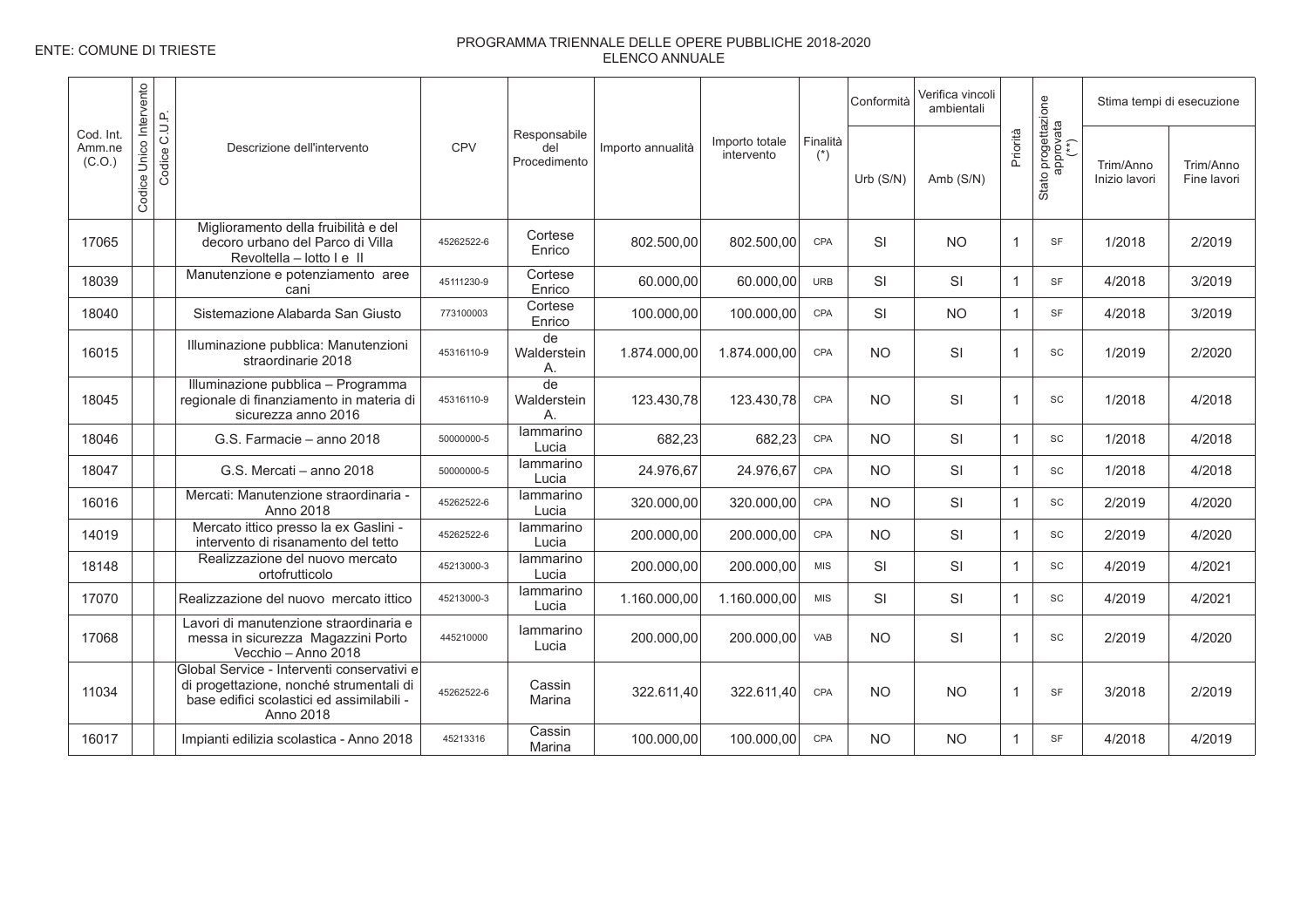|                               |                              |               |                                                                                                                                                                                                               |            |                                     |                   |                              |                       | Conformità  | Verifica vincoli<br>ambientali |                |                                          |                            | Stima tempi di esecuzione |
|-------------------------------|------------------------------|---------------|---------------------------------------------------------------------------------------------------------------------------------------------------------------------------------------------------------------|------------|-------------------------------------|-------------------|------------------------------|-----------------------|-------------|--------------------------------|----------------|------------------------------------------|----------------------------|---------------------------|
| Cod. Int.<br>Amm.ne<br>(C.O.) | Unico Intervento<br>Codice I | Codice C.U.P. | Descrizione dell'intervento                                                                                                                                                                                   | <b>CPV</b> | Responsabile<br>del<br>Procedimento | Importo annualità | Importo totale<br>intervento | Finalità<br>$(\star)$ | Urb $(S/N)$ | Amb (S/N)                      | Priorità       | Stato progettazione<br>approvata<br>(**) | Trim/Anno<br>Inizio lavori | Trim/Anno<br>Fine lavori  |
| 16018                         | D                            |               | Scuole primarie: Manutenzioni                                                                                                                                                                                 | 45262522-6 | Cassin<br>Marina                    | 200.000,00        | 300.000,00                   | CPA                   | <b>NO</b>   | <b>NO</b>                      | $\mathbf 1$    | SF                                       | 4/2018                     | 4/2019                    |
|                               | D                            |               | straordinarie - Anno 2018                                                                                                                                                                                     |            | Cassin<br>Marina                    | 100.000,00        |                              |                       |             |                                |                |                                          |                            |                           |
| 16019                         |                              |               | Scuole secondarie di primo grado:<br>Manutenzioni straordinarie - Anno 2018                                                                                                                                   | 45262522-6 | Cassin<br>Marina                    | 350.000,00        | 350.000,00                   | CPA                   | <b>NO</b>   | <b>NO</b>                      | $\mathbf 1$    | SF                                       | 4/2018                     | 4/2019                    |
| 17075                         |                              |               | Scuola Fonda Savio - Ristrutturazione<br>ed adequamenti norme sicurezza                                                                                                                                       | 45262522-6 | Cassin<br>Marina                    | 3.000.000,00      | 3.000.000,00                 | CPA                   | <b>NO</b>   | <b>NO</b>                      | $\overline{1}$ | <b>SF</b>                                | 2/2019                     | 4/2020                    |
| 16052                         |                              |               | Scuola Caprin - riduzione di consumi di<br>energia primaria                                                                                                                                                   | 45262522-6 | Cassin<br>Marina                    | 1.275.000,00      | 1.275.000,00                 | AMB                   | <b>NO</b>   | NO.                            | $\mathbf 1$    | PP                                       | 2/2019                     | 2/2020                    |
| 16053                         | D                            |               | Scuola Caprin - Opere di adeguamento                                                                                                                                                                          | 45262522-6 | Cassin<br>Marina                    | 3.000.000,00      | 3.300.000.00                 | ADN                   | <b>NO</b>   | <b>NO</b>                      | $\overline{1}$ | <b>SF</b>                                | 2/2019                     | 4/2020                    |
| 16053                         | D                            |               | norme sicurezza                                                                                                                                                                                               | 45262522-6 | Cassin<br>Marina                    | 300.000,00        |                              | <b>ADN</b>            | <b>NO</b>   | <b>NO</b>                      |                | <b>SF</b>                                | 2/2019                     | 4/2020                    |
| 15087                         |                              |               | Scuola secondaria di 1º grado e Liceo<br>ginnasio D. Alighieri - adeguamento<br>impianti elettrici e tecnologici                                                                                              | 45311200-2 | Cassin<br>Marina                    | 387.992,52        | 387.992,52                   | CPA                   | <b>NO</b>   | <b>NO</b>                      | $\mathbf{1}$   | <b>SF</b>                                | 1/2019                     | 4/2019                    |
| 16002                         |                              |               | Global Service - Interventi conservativi e<br>di progettazione, nonché strumentali di<br>base edifici assistenziali - Anno 2018                                                                               | 45262522-6 | lammarino<br>Lucia                  | 48.637,01         | 48.637,01                    | CPA                   | <b>NO</b>   | SI                             | $\mathbf{1}$   | SC                                       | 1/2018                     | 4/2018                    |
| 17076                         |                              |               | Miglioramento accessibilità per le fasce<br>deboli - Impianto elevatore edifici<br>assistenziali                                                                                                              | 45313000-4 | lammarino<br>Lucia                  | 350.000,00        | 350.000,00                   | ADN                   | <b>NO</b>   | <b>NO</b>                      | $\overline{1}$ | SF                                       | 1/2019                     | 4/2019                    |
| 17077                         |                              |               | Promozione delle attività di tipo culturale<br>ed educativo tramite la rigualificazione<br>di spazi abbandonati nei quali realizzare<br>una emeroteca con biblioteca di<br>quartiere - realizzazione servizio | 45262522-6 | Carlini<br>Fanfogna                 | 400.000.00        | 400.000.00                   | <b>URB</b>            | SI          | SI                             | $\overline{1}$ | <b>SF</b>                                | 1/2018                     | 4/2018                    |
| 16054                         |                              |               | Strutture assistenziali, UOT, ecc.:<br>Manutenzioni straordinarie - Anno 2018                                                                                                                                 | 45000000   | lammarino<br>Lucia                  | 300.000,00        | 300.000.00                   | CPA                   | <b>NO</b>   | SI                             | $\overline{1}$ | SC                                       | 2/2019                     | 4/2020                    |
| 17183                         |                              |               | Realizzazione spazi di coabitazione<br>sociale in Casa Capon - Anno 2018                                                                                                                                      | 45000000   | lammarino<br>Lucia                  | 300.000,00        | 300.000,00                   | <b>MIS</b>            | <b>NO</b>   | SI                             | $\overline{1}$ | SF                                       | 3/2019                     | 2/2020                    |
| 17184                         |                              |               | Case CAD - Abbattimento barriere<br>architettoniche - Anno 2018                                                                                                                                               |            | lammarino<br>Lucia                  | 320.000,00        | 320.000,00                   | <b>MIS</b>            | <b>NO</b>   | SI                             | $\overline{1}$ | <b>SF</b>                                | 3/2020                     | 2/2021                    |
| 17185                         |                              |               | Case CAD - recupero e ampliamento<br>alloggi per anziani - Anno 2018                                                                                                                                          | 45000000   | lammarino<br>Lucia                  | 800.000,00        | 800.000,00                   | <b>MIS</b>            | <b>NO</b>   | SI                             | $\overline{1}$ | SF                                       | 1/2020                     | 4/2020                    |
| 17079                         |                              |               | Lavori di efficientamento energetico<br>della casa di riposo per non<br>autosufficienti di via De Marchesetti                                                                                                 | 45000000   | lammarino<br>Lucia                  | 1.500.000,00      | 1.500.000,00                 | <b>MIS</b>            | <b>NO</b>   | SI                             | $\mathbf 1$    | <b>SF</b>                                | 2/2019                     | 1/2021                    |
| 16020                         |                              |               | Piscina terapeutica: manutenzione<br>straordinaria (contributo) - anno 2018                                                                                                                                   | 45000000   | Conte Enrico                        | 38.000,00         | 38.000,00                    | CPA                   |             |                                | $\mathbf{1}$   | SF                                       | 2/2019                     | 4/2019                    |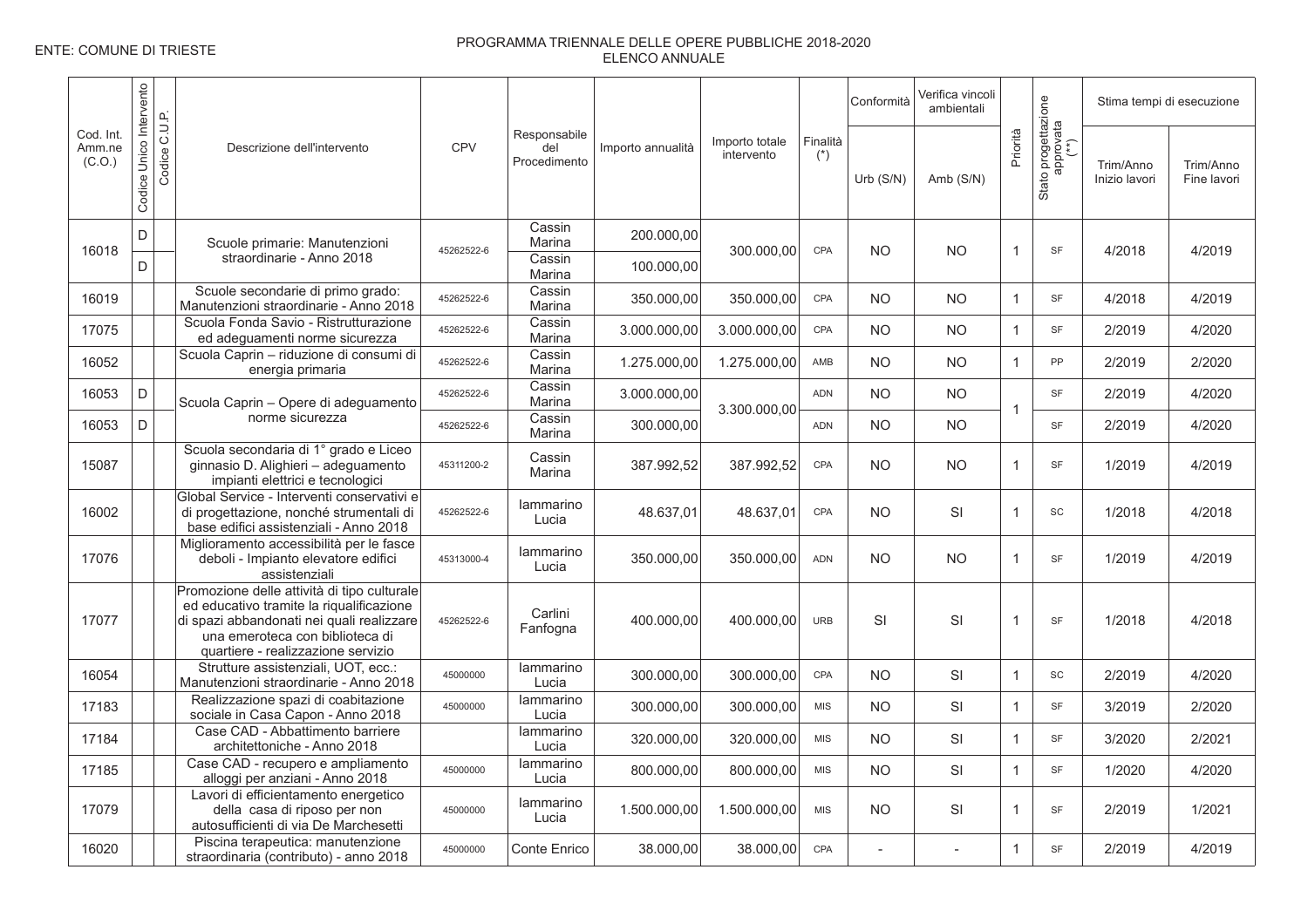|                               |                            |               |                                                                                                     |            |                                     |                   |                              |                       | Conformità               | Verifica vincoli<br>ambientali |              |                                          |                            | Stima tempi di esecuzione |
|-------------------------------|----------------------------|---------------|-----------------------------------------------------------------------------------------------------|------------|-------------------------------------|-------------------|------------------------------|-----------------------|--------------------------|--------------------------------|--------------|------------------------------------------|----------------------------|---------------------------|
| Cod. Int.<br>Amm.ne<br>(C.O.) | Unico Intervento<br>Codice | Codice C.U.P. | Descrizione dell'intervento                                                                         | <b>CPV</b> | Responsabile<br>del<br>Procedimento | Importo annualità | Importo totale<br>intervento | Finalità<br>$(\star)$ | Urb $(S/N)$              | Amb $(S/N)$                    | Priorità     | Stato progettazione<br>approvata<br>(**) | Trim/Anno<br>Inizio lavori | Trim/Anno<br>Fine lavori  |
| 16058                         |                            |               | Nido Tuttibimbi (imp./ pren. Tot. €.<br>43,773,4)                                                   | 45262522-6 | Cassin<br>Marina                    | 924.000,00        | 995.000,00                   | CPA                   | <b>SI</b>                | SI                             | $\mathbf{1}$ | SC                                       | 2/2018                     | 4/2018                    |
| 17081                         |                            |               | Lotto manutenzione nidi d'infanzia -<br>anno 2018                                                   | 45262522-6 | Cassin<br>Marina                    | 250.000,00        | 250.000,00                   | CPA                   | <b>NO</b>                | <b>NO</b>                      | $\mathbf{1}$ | SC                                       | 2/2018                     | 1/2019                    |
| 17084                         |                            |               | Lotto manutenzione scuole dell'infanzia<br>- anno 2018                                              | 45262522-6 | Cassin<br>Marina                    | 150.000,00        | 150.000,00                   | CPA                   | <b>NO</b>                | <b>NO</b>                      | $\mathbf{1}$ | <b>SC</b>                                | 4/2018                     | 3/2019                    |
| 16059                         |                            |               | Adeguamenti antincendio - Anno 2018                                                                 | 45262522-6 | Cassin<br>Marina                    | 500.000,00        | 500.000,00                   | CPA                   | <b>NO</b>                | <b>NO</b>                      | $\mathbf{1}$ | SC                                       | 3/2018                     | 1/2020                    |
| 17088                         |                            |               | Diagnosi vulnerabilità sismica su tutto il<br>patrimonio scolastico - 2° Lotto                      | 71350000-6 | Cassin<br>Marina                    | 350.000,00        | 350.000,00                   | <b>ADN</b>            | $\overline{\phantom{m}}$ |                                | $\mathbf{1}$ | SC                                       | 4/2018                     | 3/2019                    |
| 18059                         |                            |               | Ricreatori - Anno 2018                                                                              | 45262522-6 | Cassin<br>Marina                    | 240.000,00        | 240.000,00                   | CPA                   | <b>NO</b>                | <b>NO</b>                      |              | <b>SC</b>                                | 3/2019                     | 2/2019                    |
| 17092                         |                            |               | Nuovo asilo nido nel comprensorio ex<br>Chiarle                                                     | 45262522-6 | Cassin<br>Marina                    | 2.541.000,00      | 2.541.000.00                 | <b>CPA</b>            | <b>SI</b>                | <b>SI</b>                      | $\mathbf{1}$ | SF                                       | 4/2018                     | 4/2019                    |
| 17096                         |                            |               | Risanamento ambientale del complesso<br>scolastico di via Forlanini                                 | 45262522-6 | Cassin<br>Marina                    | 1.480.000,00      | 1.480.000,00                 | <b>CPA</b>            | <b>NO</b>                | SI                             | $\mathbf{1}$ | SF                                       | 1/2018                     | 1/2019                    |
| 17097                         |                            |               | Riqualificazione energetica del<br>complesso scolastico di via Forlanini                            | 45262522-6 | Cassin<br>Marina                    | 790.000,00        | 790.000,00                   | CPA                   | <b>NO</b>                | SI                             | $\mathbf{1}$ | SF                                       | 1/2018                     | 1/2019                    |
| 17098                         |                            |               | Consolidamento strutturale del<br>complesso scolastico di via Forlanini                             | 45262522-6 | Cassin<br>Marina                    | 1.050.000,00      | 1.050.000.00                 | <b>CPA</b>            | <b>NO</b>                | <b>SI</b>                      | $\mathbf{1}$ | SF                                       | 1/2018                     | 1/2019                    |
| 17101                         |                            |               | Ristrutturazione ex Scuola Carducci -<br>$1^\circ$ Lotto                                            | 45262522-6 | Cassin<br>Marina                    | 300.000,00        | 300.000,00                   | CPA                   | SI                       | SI                             | $\mathbf{1}$ | <b>SC</b>                                | 3/2018                     | 4/2019                    |
| 17104                         |                            |               | Riqualificazione palestre scolastiche<br>anno 2018                                                  | 45262522-6 | Cassin<br>Marina                    | 250.000,00        | 250.000,00                   | <b>CPA</b>            | <b>NO</b>                | <b>NO</b>                      | $\mathbf{1}$ | SC                                       | 4/2018                     | 3/2019                    |
| 18062                         |                            |               | Lotto serramenti scuola Dardi - 2°lotto                                                             | 45420000-7 | Cassin<br>Marina                    | 200.000,00        | 200.000,00                   | CPA                   | SI                       | SI                             | $\mathbf{1}$ | SF                                       | 4/2018                     | 3/2019                    |
| 18065                         |                            |               | Progettazioni antincendio - Anno 2018                                                               | 71330000   | Cassin<br>Marina                    | 300.000,00        | 300.000,00                   | <b>ADN</b>            | $\overline{\phantom{0}}$ |                                | $\mathbf{1}$ | SF                                       | 1/2019                     | 3/2019                    |
| 18067                         |                            |               | Sondaggi soffitti 2018                                                                              | 71312000-8 | Cassin<br>Marina                    | 100.000,00        | 100.000,00                   | <b>CPA</b>            | <b>NO</b>                | SI                             | $\mathbf{1}$ | SF                                       | 4/2018                     | 3/2019                    |
| 18069                         |                            |               | Lavori di messa in sicurezza soffitti -<br>Anno 2018                                                | 45000000   | Cassin<br>Marina                    | 200.000,00        | 200.000,00                   | CPA                   | <b>NO</b>                | SI                             | $\mathbf{1}$ | SF                                       | 1/2019                     | 4/2019                    |
| 18071                         |                            |               | Bonifiche amianto - Anno 2018                                                                       | 45262660-5 | Cassin<br>Marina                    | 150.000,00        | 150.000.00                   | <b>ADN</b>            | <b>NO</b>                | SI                             | $\mathbf{1}$ | <b>SF</b>                                | 4/2018                     | 4/2019                    |
| 18073                         |                            |               | Manutenzioni straordinarie serramenti                                                               | 45420000-7 | Cassin<br>Marina                    | 200.000,00        | 200.000,00                   | CPA                   | <b>NO</b>                | SI                             | $\mathbf{1}$ | SF                                       | 4/2018                     | 4/2019                    |
| 16021                         |                            |               | Manutenzione straordinaria immobili<br>locati alla Trieste Trasporti S.p.A. - Anno<br>2018          | 45262522-6 | Ghirardi<br>Maria G.                | 250.000,00        | 250.000,00                   | CPA                   | SI                       | <b>NO</b>                      | $\mathbf{1}$ | SF                                       | 2/2018                     | 2/2019                    |
| 16022                         |                            |               | Manutenzione straordinaria immobili<br>locati alla Trieste Trasporti S.p.A. -<br>Broletto Anno 2018 | 45262522-6 | Ghirardi<br>Maria G.                | 100.000,00        | 100.000,00                   | CPA                   | SI                       | <b>NO</b>                      | $\mathbf{1}$ | <b>SF</b>                                | 2/2018                     | 2/2019                    |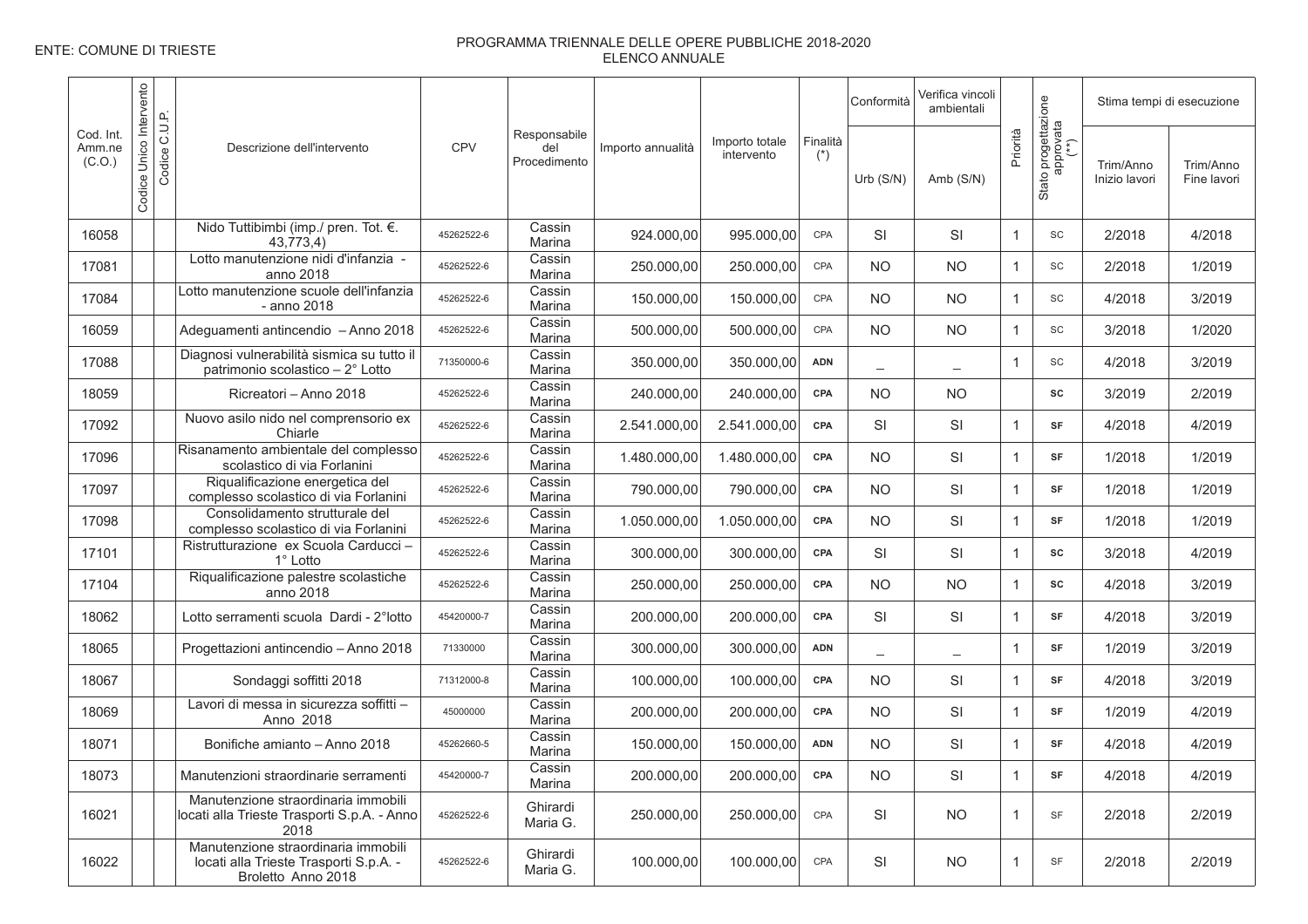|                               | Intervento      |               |                                                                                                                        |            |                                     |                   |                              |                       | Conformità     | Verifica vincoli<br>ambientali |                |                                          |                            | Stima tempi di esecuzione |
|-------------------------------|-----------------|---------------|------------------------------------------------------------------------------------------------------------------------|------------|-------------------------------------|-------------------|------------------------------|-----------------------|----------------|--------------------------------|----------------|------------------------------------------|----------------------------|---------------------------|
| Cod. Int.<br>Amm.ne<br>(C.O.) | Unico<br>Codice | Codice C.U.P. | Descrizione dell'intervento                                                                                            | <b>CPV</b> | Responsabile<br>del<br>Procedimento | Importo annualità | Importo totale<br>intervento | Finalità<br>$(\star)$ | Urb $(S/N)$    | Amb (S/N)                      | Priorità       | Stato progettazione<br>approvata<br>(**) | Trim/Anno<br>Inizio lavori | Trim/Anno<br>Fine lavori  |
| 16096                         |                 |               | Manutenzione straordinaria edificio<br>utilizzato dal MIB - anno 2018                                                  | 45262522-6 | Ghirardi<br>Maria G.                | 160.267,78        | 160.267,78                   | CPA                   | $\overline{a}$ | $\overline{a}$                 | $\mathbf{1}$   | <b>SF</b>                                | $\overline{\phantom{0}}$   |                           |
| 16023                         | D               |               | Manutenzione straordinaria immobili<br>comunali in gestione Fondazione Caccia                                          | 45262522-6 | Ghirardi                            | 42.000,00         | 120.000,00                   | CPA                   | SI             | <b>NO</b>                      | $\overline{1}$ | SF                                       | 4/2018                     | 4/2019                    |
|                               | D               |               | Burlo - Anno 2018                                                                                                      |            | Maria G.                            | 78.000,00         |                              |                       |                |                                |                |                                          |                            |                           |
| 15164                         |                 |               | Palazzo Municipale - Consolidamento e<br>restauro elementi lapidei e metallici<br>sezione centrale facciata            | 45262522-6 | lammarino<br>Lucia                  | 250.000,00        | 250.000.00                   | CPA                   | <b>NO</b>      | SI                             | $\overline{1}$ | <b>SF</b>                                | 2/2019                     | 2/2020                    |
| 15168                         |                 |               | Padiglione Ralli - Sistemazione esterna                                                                                | 34928400-2 | Cassin<br>Marina                    | 90.000,00         | 90.000,00                    | CPA                   | SI             | SI                             | $\overline{1}$ | <b>SC</b>                                | 2/2018                     | 4/2018                    |
| 18077                         |                 |               | Demolizioni opere abusive                                                                                              | 45262522-6 | Cassin<br>Marina                    | 120.000,00        | 120.000,00                   | AMB                   | <b>NO</b>      | <b>NO</b>                      | $\mathbf{1}$   | <b>SF</b>                                | 4/2018                     | 4/2019                    |
| 18150                         |                 |               | Riqualificazione immobile di v.Combi 2-4                                                                               | 45262522-6 | lammarino<br>Lucia                  | 1.700.000,00      | 1.700.000.00                 |                       | SI             | <b>NO</b>                      | $\mathbf{1}$   |                                          | 2/2019                     | 2/2020                    |
| 16024                         |                 |               | Beni patrimoniali, parcheggi ed alloggi<br>sfitti: Manutenzione straordinaria ed<br>adequamenti alle norme - Anno 2018 | 45262522-6 | lammarino<br>Lucia                  | 300.000,00        | 300.000,00                   | CPA                   | <b>NO</b>      | SI                             | $\overline{1}$ | SC                                       | 2/2019                     | 4/2020                    |
| 18079                         |                 |               | Beni Patrimoniali: lavori di rimozione<br>amianto e messa in sicurezza                                                 | 45262660-5 | lammarino<br>Lucia                  | 200.000,00        | 200.000,00                   | AMB                   | <b>NO</b>      | SI                             | $\mathbf{1}$   | SC                                       | 2/2019                     | 4/2020                    |
| 16064                         |                 |               | Legge Regionale 80/2014 - recupero<br>alloggi di edilizia residenziale pubblica                                        | 45262522-6 | lammarino<br>Lucia                  | 200.000,00        | 240.000,00                   | CPA                   | <b>NO</b>      | <b>NO</b>                      | $\mathbf{1}$   | SC                                       | 2/2019                     | 4/2020                    |
| 16025                         |                 |               | Impianti beni patrimoniali - Anno 2018                                                                                 | 45315000-8 | lammarino<br>Lucia                  | 150.000,00        | 150.000,00                   | CPA                   | <b>NO</b>      | <b>NO</b>                      | $\overline{1}$ | SC                                       | 2/2019                     | 4/2020                    |
| 16026                         |                 |               | Manutenzione straordinaria immobili -<br>Convenzione ATER - Anno 2018                                                  | 45262522-6 | Ghirardi<br>Maria G.                | 200.000,00        | 200.000,00                   | CPA                   | SI             | <b>NO</b>                      | $\mathbf{1}$   | <b>SF</b>                                | 2/2018                     | 1/2019                    |
| 17116                         |                 |               | Manutenzione straordinaria OPP ed<br>altri condomini uso pubblico – anno<br>2018                                       | 45262522-6 | Ghirardi<br>Maria G.                | 10.000.00         | 10.000.00                    | CPA                   | SI             |                                | $\overline{1}$ | <b>SC</b>                                | 3/2018                     | 2/2019                    |
| 16068                         |                 |               | Manutenzione straordinaria 663 alloggi<br>sfrattati - ATER - Anno 2018                                                 | 45262522-6 | Ghirardi<br>Maria G.                | 200.000,00        | 200.000,00                   | CPA                   | <b>SI</b>      | $\sim$                         | $\overline{1}$ | SC                                       | 3/2018                     | 2/2019                    |
| 16071                         |                 |               | Manutenzione straordinaria unità<br>condominiali - Anno 2018                                                           | 45262522-6 | Ghirardi<br>Maria G.                | 20.000,00         | 20.000,00                    | CPA                   | SI             | ÷.                             | $\overline{1}$ | SC                                       | 3/2018                     | 2/2019                    |
| 16074                         |                 |               | Manutenzione straordinaria condomini<br>uso pubblico - Anno 2018                                                       | 45262522-6 | Ghirardi<br>Maria G.                | 30.000,00         | 30.000,00                    | CPA                   | SI             | ÷.                             | $\mathbf{1}$   | SC                                       | 3/2018                     | 2/2019                    |
| 09166                         |                 |               | Progetto "Alloggi giovani" - Via Flavia II<br>lotto                                                                    | 45262522-6 | Ghirardi<br>Maria G.                | 147.094,29        | 747.091,29                   | CPA                   | SI             | $\overline{\phantom{a}}$       | $\mathbf{1}$   | SC                                       | 3/2018                     | 4/2019                    |
| 17123                         |                 |               | Manutenzione straordinaria unità locate<br>- anno 2018                                                                 | 45262522-6 | Ghirardi<br>Maria G.                | 100.000,00        | 100.000,00                   | CPA                   | SI             |                                | $\mathbf{1}$   | <b>SC</b>                                | 3/2018                     | 2/2019                    |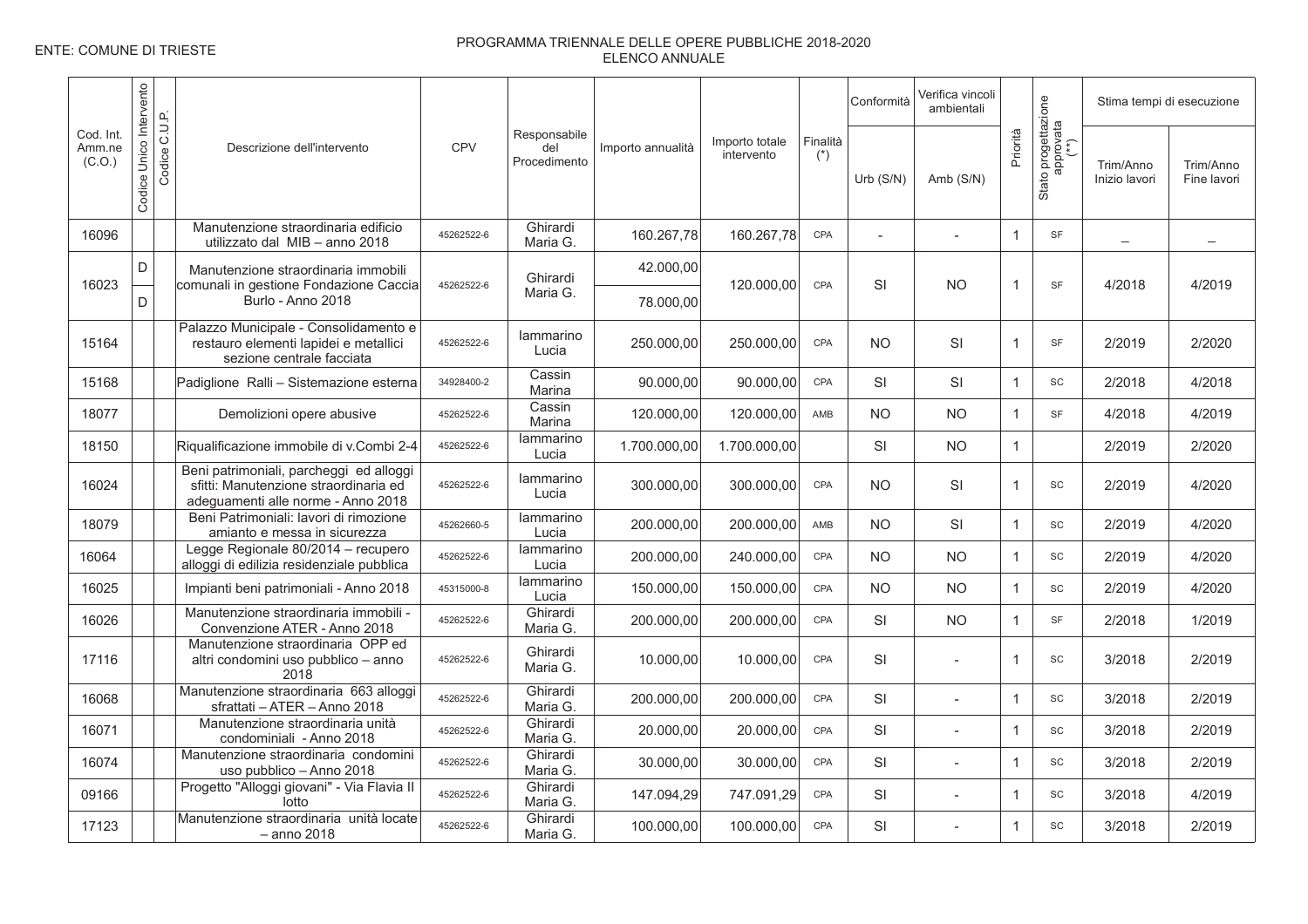|                               |                            |                                                                                                                                                                                                                                                               |            |                                     |                         |                              |                   | Conformità | Verifica vincoli<br>ambientali |                |                                          |                            | Stima tempi di esecuzione |
|-------------------------------|----------------------------|---------------------------------------------------------------------------------------------------------------------------------------------------------------------------------------------------------------------------------------------------------------|------------|-------------------------------------|-------------------------|------------------------------|-------------------|------------|--------------------------------|----------------|------------------------------------------|----------------------------|---------------------------|
| Cod. Int.<br>Amm.ne<br>(C.O.) | Unico Intervento<br>Codice | Codice C.U.P.<br>Descrizione dell'intervento                                                                                                                                                                                                                  | CPV        | Responsabile<br>del<br>Procedimento | Importo annualità       | Importo totale<br>intervento | Finalità<br>$(*)$ | Urb(S/N)   | Amb (S/N)                      | Priorità       | Stato progettazione<br>approvata<br>(**) | Trim/Anno<br>Inizio lavori | Trim/Anno<br>Fine lavori  |
| 16003                         |                            | Global Service - Interventi conservativi e<br>di progettazione, nonché strumentali di<br>base edifici museali - Anno 2018                                                                                                                                     | 45262522-6 | lammarino<br>Lucia                  | 125.643,25              | 125.643,25                   | <b>CPA</b>        | <b>NO</b>  | <b>SI</b>                      | $\overline{1}$ | <b>SC</b>                                | 1/2018                     | 4/2018                    |
| 16075                         |                            | Musei: manutenzioni straordinarie ed<br>adeguamenti alle norme sulla sicurezza<br>- Anno 2018                                                                                                                                                                 | 45262522-6 | lammarino<br>Lucia                  | 500.000,00              | 500.000,00                   | CPA               | <b>NO</b>  | SI                             | $\overline{1}$ | SC                                       | 2/2019                     | 4/2020                    |
| 18089                         |                            | Musei: adeguamenti impianti ed<br>antincendio - Anno 2018                                                                                                                                                                                                     | 45315000-8 | lammarino<br>Lucia                  | 300.000,00              | 300.000.00                   | CPA               | <b>NO</b>  | SI                             | $\overline{1}$ | <b>SC</b>                                | 2/2019                     | 4/2020                    |
| 18092                         |                            | Risiera di San Sabba - interventi di<br>riqualificazione ed adequamenti<br>antincendio                                                                                                                                                                        | 45315000-8 | lammarino<br>Lucia                  | 200.000,00              | 200.000,00                   | CPA               | <b>NO</b>  | SI                             | $\mathbf{1}$   | SC                                       | 4/2019                     | 4/2020                    |
| 18094                         |                            | Riqualificazione del Parco della<br>Rimembranza                                                                                                                                                                                                               | 45000000   | Cortese<br>Enrico                   | 100.000,00              | 100.000,00                   | AMB               | SI         | SI                             | $\overline{1}$ | <b>SC</b>                                | 3/2018                     | 3/2019                    |
| 18096                         |                            | Interventi di restauro di monumenti e<br>opere d'arte                                                                                                                                                                                                         | 45000000   | Carlini<br>Fanfogna                 | 100.000,00              | 100.000,00                   | CPA               | SI         | <b>NO</b>                      | $\overline{1}$ | <b>SC</b>                                | 3/2018                     | 3/2019                    |
| 18099                         |                            | Valorizzazione ghetto storico - comunità<br>ebraica                                                                                                                                                                                                           | 45000000   | Conte Enrico                        | 100.000,00              | 100.000,00                   | CPA               | SI         | <b>NO</b>                      | $\overline{1}$ | SC                                       | 3/2018                     | 3/2019                    |
| 12166                         |                            | Realizzazione di un polo scientifico,<br>museale e culturale nel Magazzino 26<br>del Porto Vecchio – tot. Spesa €.<br>2.220.000,00 di cui euro 115.000,00 già<br>impp. 16/2004 sub 1-2-3 per euro<br>42.431,60 e 17/3964 per euro 72568,40<br>(Fondo Trieste) | 45212313-3 | lammarino<br>Lucia                  | 2.105.000,00            | 2.220.000.00                 | <b>MIS</b>        | SI         | SI                             | $\overline{1}$ | <b>SF</b>                                | 3/2019                     | 3/2020                    |
| 17174                         |                            | Ristrutturazione ed ampliamento<br>dell'Acquario Comunale - 2° LOTTO                                                                                                                                                                                          | 45212350-4 | Conte Enrico                        | 800.000,00              | 800.000,00                   | <b>MIS</b>        | SI         | SI                             | $\overline{1}$ | <b>SC</b>                                | 4/2018                     | 1/2020                    |
| 17126                         | D                          | Teatri: manutenzioni straordinarie ed<br>adequamenti alle norme sulla sicurezza                                                                                                                                                                               | 45000000   | lammarino                           | 120.000.00              | 200.000,00                   | <b>ADN</b>        | <b>NO</b>  | SI                             | $\overline{1}$ | <b>SC</b>                                | 2/2019                     | 4/2020                    |
|                               | D                          | - Anno 2018                                                                                                                                                                                                                                                   |            | Lucia                               | 80.000,00               |                              |                   |            |                                |                |                                          |                            |                           |
| 18102                         |                            | Teatro Rossetti: lavori di manutenzione<br>straordinaria - 1° Lotto                                                                                                                                                                                           | 45000000   | lammarino<br>Lucia                  | 300.000,00              | 300.000,00                   | CPA               | <b>NO</b>  | SI                             | $\overline{1}$ | <b>SC</b>                                | 2/2019                     | 4/2020                    |
| 15125                         |                            | Palazzo Biserini - restauro urgente<br>facciata laterale lato chiesa                                                                                                                                                                                          | 45000000   | lammarino<br>Lucia                  | 250.000,00              | 250.000,00                   | CPA               | <b>NO</b>  | SI                             | $\overline{1}$ | <b>PP</b>                                | 2/2019                     | 4/2019                    |
| 17129                         |                            | Complesso museale di via Cumano -<br>opere di allestimento ed esterne - Piano<br>Città                                                                                                                                                                        | 45262522-6 | lammarino<br>Lucia                  | 380.689,90              | 380.689.90                   | COP               | <b>NO</b>  | <b>NO</b>                      | $\overline{1}$ | <b>PD</b>                                | 2/2019                     | 4/2019                    |
| 17130                         | D<br>$\overline{D}$        | Manutenzione straordinaria Serre Orto<br><b>Botanico</b>                                                                                                                                                                                                      | 44211500-7 | lammarino<br>Lucia                  | 222.000,00<br>78.000,00 | 300.000,00                   | <b>CPA</b>        | <b>NO</b>  | <b>SI</b>                      | $\mathbf{1}$   | <b>SC</b>                                | 3/2019                     | 3/2020                    |
| 17131                         |                            | Ampliamento Museo di Storia Naturale<br>$-1^{\circ}$ lotto                                                                                                                                                                                                    | 45212313-3 | lammarino<br>Lucia                  | 300.000,00              | 300.000,00                   |                   | SI         | <b>NO</b>                      | $\overline{1}$ | <b>SC</b>                                | 2/2020                     | 4/2021                    |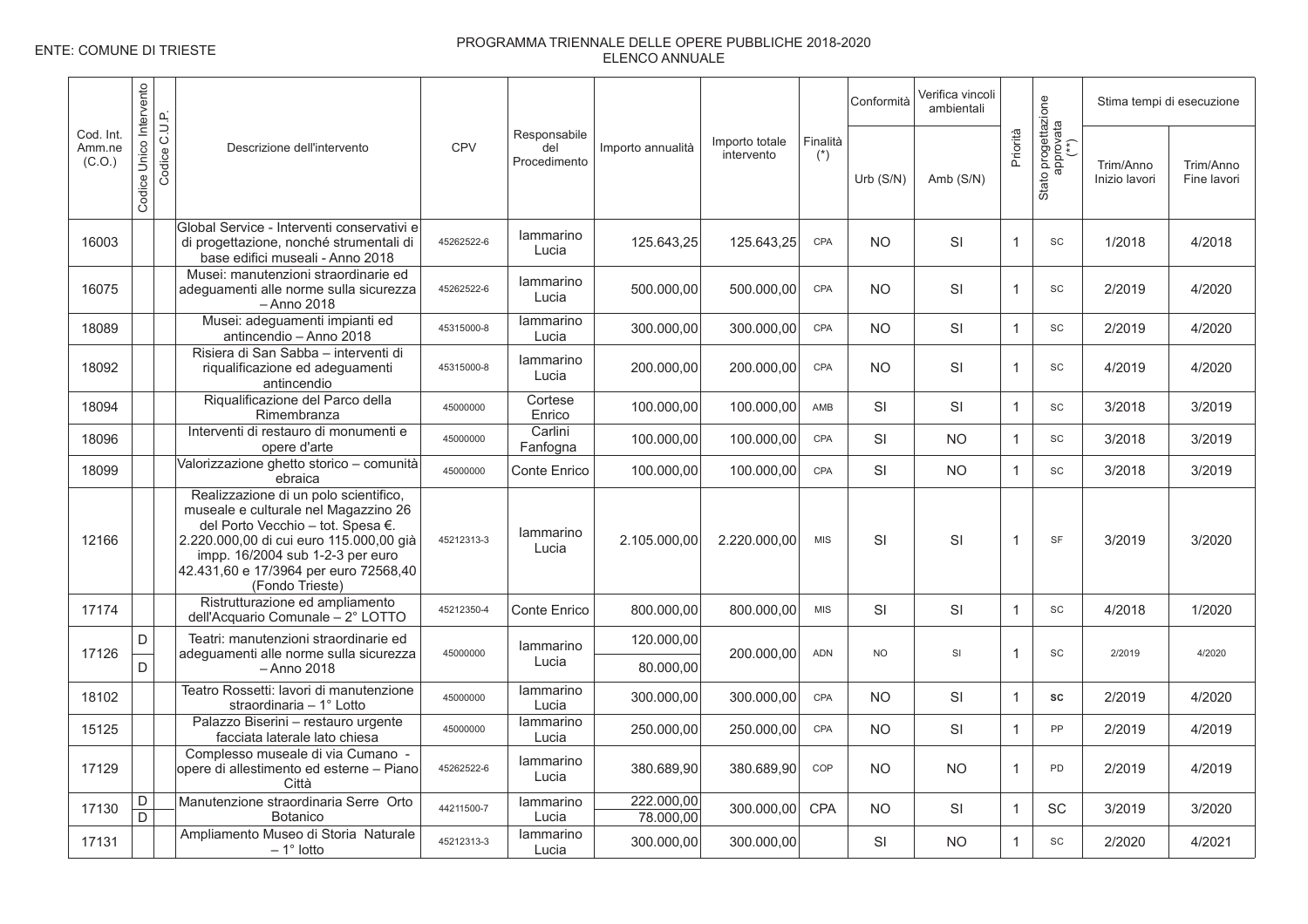|                               |                                               |                                                                                                                                       |            |                                     |                   |                              |                   | Conformità | Verifica vincoli<br>ambientali |                |                                          |                            | Stima tempi di esecuzione |
|-------------------------------|-----------------------------------------------|---------------------------------------------------------------------------------------------------------------------------------------|------------|-------------------------------------|-------------------|------------------------------|-------------------|------------|--------------------------------|----------------|------------------------------------------|----------------------------|---------------------------|
| Cod. Int.<br>Amm.ne<br>(C.O.) | Unico Intervento<br>Codice C.U.P.<br>Codice I | Descrizione dell'intervento                                                                                                           | <b>CPV</b> | Responsabile<br>del<br>Procedimento | Importo annualità | Importo totale<br>intervento | Finalità<br>$(*)$ | Urb(S/N)   | Amb $(S/N)$                    | Priorità       | Stato progettazione<br>approvata<br>(**) | Trim/Anno<br>Inizio lavori | Trim/Anno<br>Fine lavori  |
| 17132                         |                                               | Polo Museale del Porto Vecchio -<br>Nuovo Museo del Mare (finanziamento<br>per 23.000.000,00 euro) - Anno 2018                        | 45212313-3 | lammarino<br>Lucia                  | 1.150.000.00      | 1.150.000.00                 |                   | SI         | <b>SI</b>                      | $\mathbf{1}$   | SC                                       | 2/2018                     | 4/2019                    |
| 18110                         |                                               | Lavori di messa in sicurezza e restauro<br>facciata palazzo Gopcevic - 1° lotto                                                       | 45000000   | lammarino<br>Lucia                  | 350.000,00        | 350.000,00                   |                   | <b>NO</b>  | SI                             | $\mathbf 1$    | SC                                       | 4/2019                     | 4/2020                    |
| 17133                         |                                               | Manutenzione straord./riparazioni di<br>fontane monumentali e fontanelle -<br>anno2018                                                | 45262522-6 | de<br>Walderstein<br>Α.             | 150.000,00        | 150.000,00                   | CPA               | <b>NO</b>  | SI                             | $\mathbf{1}$   | SC                                       | 3/2018                     | 2/2019                    |
| 17134                         | D                                             | Impianti sportivi: Manutenzioni<br>straordinarie ed adeguamenti alle norme<br>sulla sicurezza - Anno 2018                             | 45262522-6 | Cassin<br>Marina                    | 640.000,00        | 640.000,00                   | CPA               | <b>NO</b>  | <b>NO</b>                      | $\overline{1}$ | <b>SF</b>                                | 2/2018                     | 4/2020                    |
| 16004                         |                                               | Global Service - Interventi conservativi e<br>di progettazione bagni marini "Topolini",<br>"Lanterna" e bagno Veronese - Anno<br>2018 | 45262522-6 | lammarino<br>Lucia                  | 4.324,84          | 4.324.84                     | CPA               | <b>NO</b>  | <b>SI</b>                      | $\mathbf{1}$   | SC                                       | 1/2018                     | 4/2018                    |
| 16084                         |                                               | L.R. 14/2016 - Rifacimento pista di<br>atletica - Campo di Cologna - no<br>rilevante IVA                                              | 45236114-2 | Cassin<br>Marina                    | 500.000,00        | 500.000,00                   | CPA               | SI         | <b>NO</b>                      | $\mathbf{1}$   | SC                                       | 3/2018                     | 3/2019                    |
| 17136                         |                                               | Rifacimento campo di calcio di S.<br>Andrea                                                                                           | 45212290-5 | Cassin<br>Marina                    | 500.000,00        | 500.000,00                   | CPA               | <b>NO</b>  | <b>NO</b>                      | $\mathbf{1}$   | SC                                       | 1/2019                     | 3/2019                    |
| 17139                         |                                               | Palacalza - interventi di risanamento -<br>anno 2018                                                                                  | 45212290-5 | Cassin<br>Marina                    | 250.000,00        | 250.000,00                   | CPA               | <b>NO</b>  | <b>NO</b>                      | $\overline{1}$ | SC                                       | 4/2018                     | 2/2019                    |
| 18120                         |                                               | Piscina Bianchi- nuova contro<br>soffittatura interna ed apertura varchi                                                              | 45212290-5 | Conte Enrico                        | 600.000,00        | 600.000,00                   | CPA               | <b>NO</b>  | <b>NO</b>                      | $\mathbf{1}$   | <b>SF</b>                                | 4/2018                     | 3/2019                    |
| 18122                         |                                               | Ristrutturazione ed adeguamento<br>normativo Palestra principale di via<br>Locchi ed eliminazione infiltrazioni                       | 45212290-5 | Cassin<br>Marina                    | 600.000,00        | 600.000,00                   | ADN               | SI         | <b>NO</b>                      | $\mathbf{1}$   | SC                                       | 4/2018                     | 3/2019                    |
| 18125                         |                                               | Rifacimento campo Sportivo Vesna                                                                                                      | 45212290-5 | Cassin<br>Marina                    | 700.000,00        | 700.000,00                   | CPA               | <b>NO</b>  | <b>NO</b>                      | $\mathbf{1}$   | SC                                       | 2/2019                     | 4/2019                    |
| 18127                         |                                               | Stadio Rocco - abbattimento barriere<br>completamento                                                                                 | 45212290-5 | Musizza<br>Nerio                    | 1.114.455,22      | 1.114.455,22                 | <b>MIS</b>        | <b>SI</b>  | <b>NO</b>                      | $\mathbf{1}$   | PD                                       | 3/2018                     | 2/2019                    |
| 18128                         |                                               | Stadio Rocco - sistemazioni esterne ed<br>opere accessorie                                                                            | 45212290-5 | Musizza<br>Nerio                    | 500.000,00        | 500.000,00                   | <b>MIS</b>        | SI         | <b>NO</b>                      | $\overline{1}$ | SF                                       | 3/2018                     | 2/2019                    |
| 18129                         |                                               | Risanamento spogliatoi Alma Arena                                                                                                     | 45212290-5 | Cassin<br>Marina                    | 450.000.00        | 450.000,00                   | CPA               | SI         | <b>SI</b>                      | $\mathbf{1}$   | SC                                       | 4/2018                     | 3/2019                    |
| 17153                         |                                               | Tribuna Stadio Grezar - manutenzione<br>copertura in legno                                                                            | 45262522-6 | Conte Enrico                        | 200.000,00        | 200.000,00                   | CPA               | SI         | <b>NO</b>                      | $\mathbf{1}$   | <b>SC</b>                                | 4/2018                     | 3/2019                    |
| 17155                         |                                               | Manutenzione straordinaria moletti<br>Demanio Marittimo - Anno 2018                                                                   | 45262522-6 | Ghirardi<br>Maria G.                | 50.000,00         | 50.000,00                    | CPA               | SI         | SI                             | $\mathbf 1$    | SC                                       | 3/2018                     | 4/2019                    |
| 16027                         |                                               | Manutenzione straordinaria annuale<br>cimiteri comunali - Anno 2018                                                                   | 98371111-5 | de<br>Walderstein<br>А.             | 150.000.00        | 150.000.00                   | CPA               | <b>NO</b>  | <b>SI</b>                      | $\overline{1}$ | SC                                       | 4/2018                     | 3/2019                    |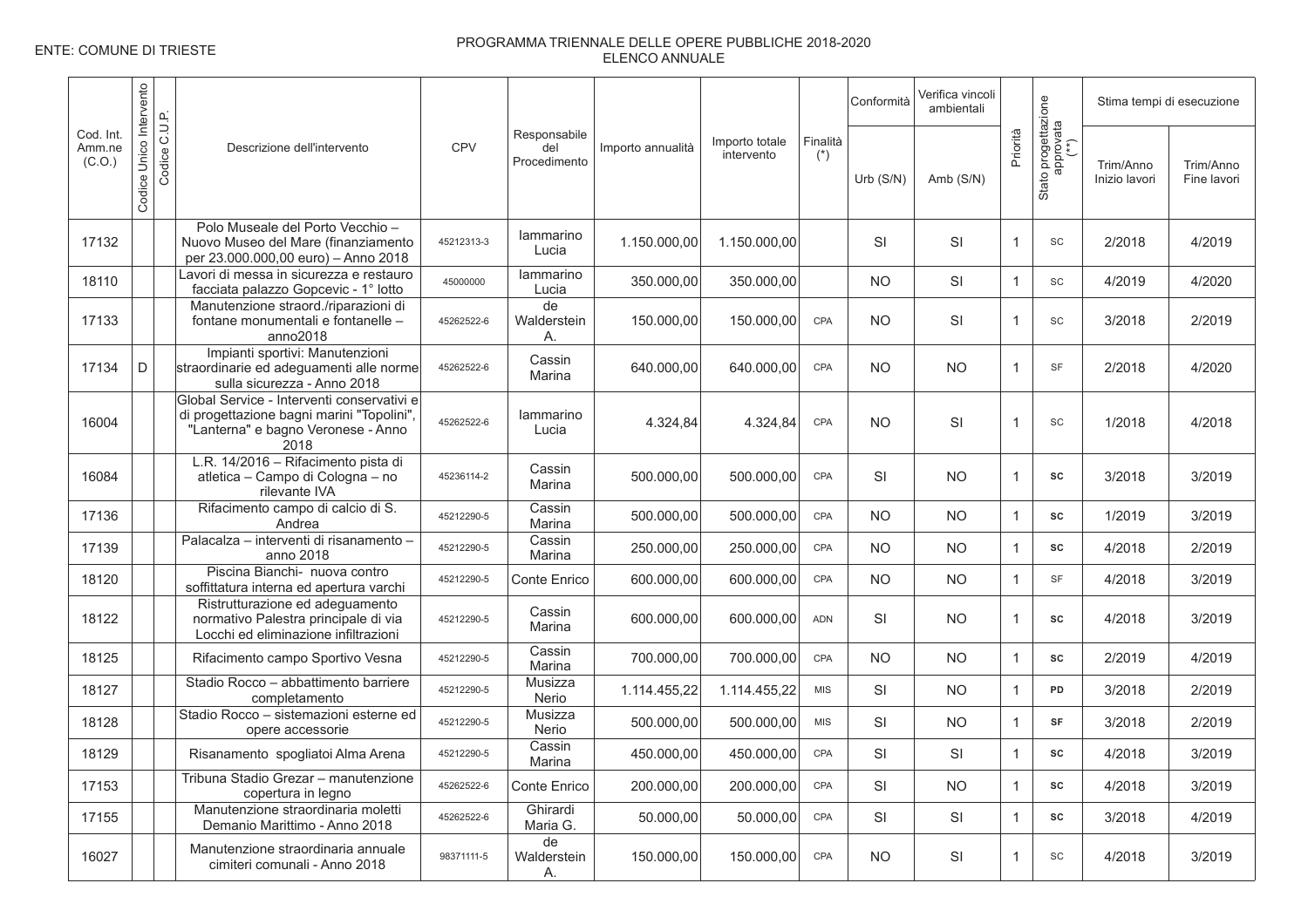|                               |                            |               |                                                                                                                                           |            |                                     |                   |                              |                       | Conformità  | Verifica vincoli<br>ambientali |                |                                          |                            | Stima tempi di esecuzione |
|-------------------------------|----------------------------|---------------|-------------------------------------------------------------------------------------------------------------------------------------------|------------|-------------------------------------|-------------------|------------------------------|-----------------------|-------------|--------------------------------|----------------|------------------------------------------|----------------------------|---------------------------|
| Cod. Int.<br>Amm.ne<br>(C.O.) | Unico Intervento<br>Codice | Codice C.U.P. | Descrizione dell'intervento                                                                                                               | CPV        | Responsabile<br>del<br>Procedimento | Importo annualità | Importo totale<br>intervento | Finalità<br>$(\star)$ | Urb $(S/N)$ | Amb (S/N)                      | Priorità       | Stato progettazione<br>approvata<br>(**) | Trim/Anno<br>Inizio lavori | Trim/Anno<br>Fine lavori  |
| 17158                         |                            |               | Rifacimento impermeabilizzazioni delle<br>coperture piane dell'obitorio e dei loculi<br>sul perimetro dei Campi 31-32-33-34 -<br>1° LOTTO | 98371111-5 | de<br>Walderstein<br>Α.             | 150.000,00        | 150.000,00                   | <b>MIS</b>            | <b>NO</b>   | <b>NO</b>                      | $\overline{1}$ | SC                                       | 4/2018                     | 3/2019                    |
| 17170                         |                            |               | Cimitero S. Anna - 4a linea Forno<br>Crematorio                                                                                           | 98371111-5 | de<br>Walderstein<br>Α.             | 600.000,00        | 600.000,00                   | <b>MIS</b>            | <b>NO</b>   | SI                             | $\overline{1}$ | SC                                       | 3/2018                     | 2/2019                    |
| 18135                         |                            |               | Realizzazione nuovo ossario Santa<br>Croce                                                                                                | 98371111-5 | de<br>Walderstein<br>А.             | 23.000,00         | 23.000,00                    | <b>MIS</b>            | SI          | SI                             | $\overline{1}$ | SC                                       | 4/2018                     | 2/2019                    |
| 18136                         |                            |               | Nuovi servizi igienici ex cimitero militare                                                                                               | 98371111-5 | de<br>Walderstein<br>А.             | 68.000,00         | 68.000,00                    | <b>MIS</b>            | SI          | SI                             | $\mathbf{1}$   | SC                                       | 4/2018                     | 2/2019                    |
| 16077                         |                            |               | Chiese: Manutenzioni straordinarie -<br>Anno 2018                                                                                         | 45000000   | lammarino<br>Lucia                  | 300.000.00        | 300.000.00                   | CPA                   | <b>NO</b>   | SI                             | $\mathbf{1}$   | SC                                       | 2/2019                     | 4/2020                    |
| 16001                         |                            |               | Global Service - Interventi conservativi e<br>di progettazione, nonché strumentali di<br>base edifici destinati ad uffici - Anno<br>2018  | 45262522-6 | lammarino<br>Lucia                  | 110.420,94        | 110.420,94                   | CPA                   | <b>NO</b>   | <b>NO</b>                      | $\overline{1}$ | SC                                       | 1/2018                     | 4/2018                    |
| 16079                         |                            |               | Manutenzione straordinaria ed<br>adeguamenti D.Lgs. 81/08: Uffici<br>Municipali, Centri Civici, Luoghi di lavoro<br>- Anno 2018           | 45000000   | lammarino<br>Lucia                  | 300.000,00        | 300.000.00                   | CPA                   | <b>NO</b>   | <b>NO</b>                      | $\overline{1}$ | SC                                       | 2/2019                     | 4/2020                    |
| 17162                         |                            |               | Edificio municipale Piazza Unità:<br>sondaggi strutturali e verifica della<br>vulnerabilità sismica                                       | 45000000   | lammarino<br>Lucia                  | 149.990,10        | 200.000.00                   | ADN                   | <b>NO</b>   | <b>NO</b>                      | $\overline{1}$ | PD                                       | 3/2018                     | 2/2019                    |
| 01325                         |                            |               | Edificio municipale Piazza Unità: Opere<br>di risanamento statico e miglioramento<br>sismico del palazzo 1° lotto                         | 45000000   | lammarino<br>Lucia                  | 500.000,00        | 500.000,00                   | CPA                   | <b>NO</b>   | SI                             | $\overline{1}$ | SC                                       | 4/2019                     | 4/2020                    |
| 18142                         |                            |               | Lavori urgenti di risanamento della<br>facciata lato via Malcanton edificio di<br>Passo Costanzi 2 - 1° Lotto                             | 45000000   | lammarino<br>Lucia                  | 650.000,00        | 650.000,00                   | ADN                   | <b>NO</b>   | SI                             | $\overline{1}$ | SC                                       | 2/2019                     | 2/2020                    |
| 18144                         | D                          |               | Proposta di finanza di progetto per la<br>realizzazione di un centro congressi<br>polifunzionale in porto vecchio (contrib                | 45211350-7 | Conte Enrico                        | 4.700.000,00      | 5.500.000,00                 | <b>VAB</b>            | SI          | SI                             | $\overline{1}$ | <b>SF</b>                                | 4/2018                     | 2/2020                    |
|                               | D                          |               | €. 5.500.000 di cui € 800,000 Fondo TS<br>e €. 4.700.000 Alien. Hera)                                                                     |            |                                     | 800.000,00        |                              |                       |             |                                |                |                                          |                            |                           |
| 16081                         |                            |               | Sondaggi e verifiche strutturali e<br>antisismiche patrimonio comunale- Anno<br>2018                                                      | 71000000-8 | lammarino<br>Lucia                  | 150.000,00        | 150.000,00                   | CPA                   | <b>NO</b>   | <b>NO</b>                      | $\overline{1}$ | SC                                       | 2/2019                     | 4/2020                    |
| 15150                         |                            |               | Ex-Gasometro: messa in sicurezza<br>copertura                                                                                             | 45262522-6 | lammarino<br>Lucia                  | 250.000,00        | 250.000,00                   | CPA                   | <b>NO</b>   | SI                             | $\mathbf{1}$   | SC                                       | 4/2019                     | 4/2020                    |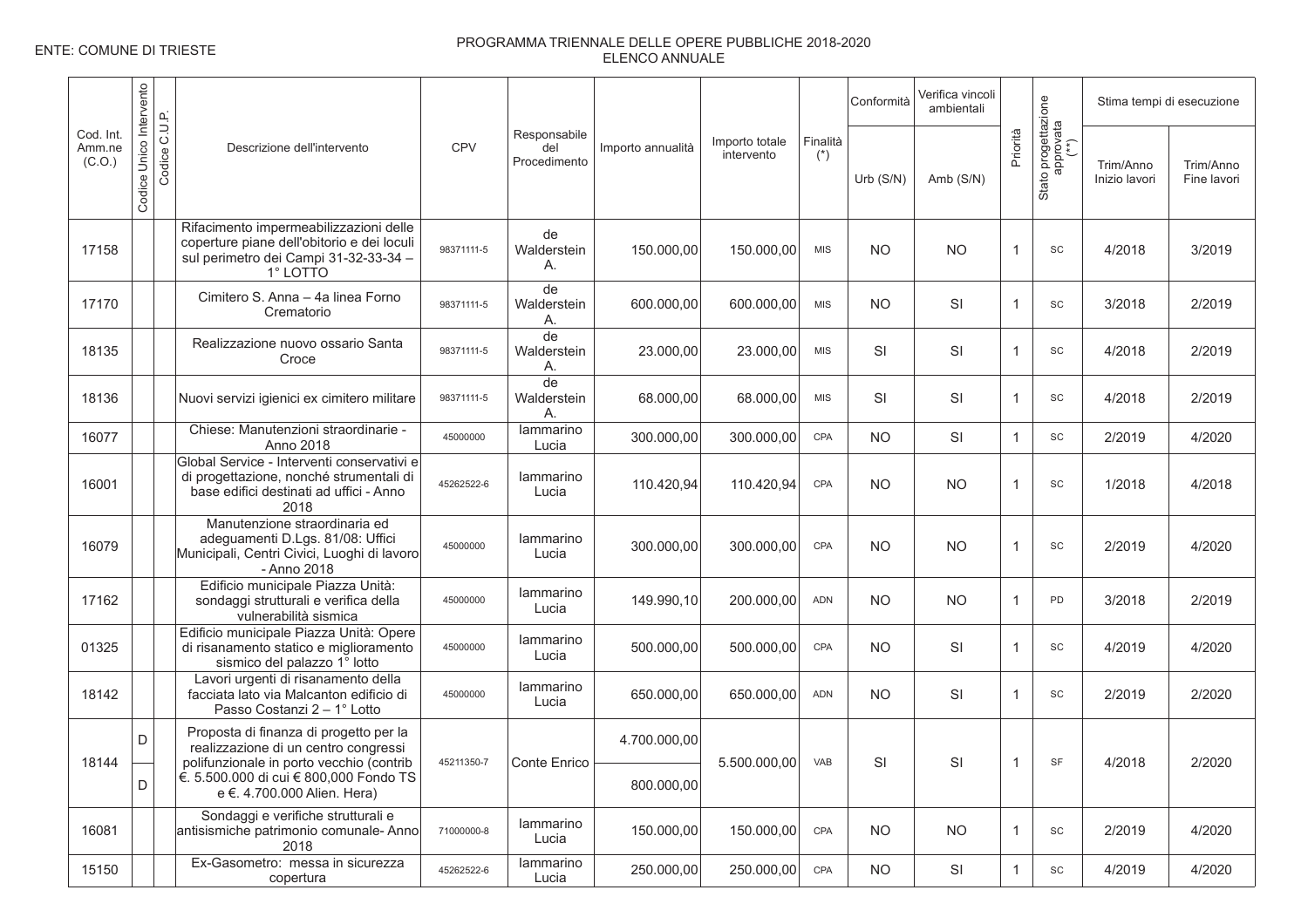|                               | Intervento                          |                                                                                 |            |                                     |                   |                              |                   | Conformità  | Verifica vincoli<br>ambientali |         | Ф<br>-<br>ttazion<br>ata                                           |                            | Stima tempi di esecuzione |
|-------------------------------|-------------------------------------|---------------------------------------------------------------------------------|------------|-------------------------------------|-------------------|------------------------------|-------------------|-------------|--------------------------------|---------|--------------------------------------------------------------------|----------------------------|---------------------------|
| Cod. Int.<br>Amm.ne<br>(C.O.) | C.U.P.<br>Unico<br>Codice<br>Codice | Descrizione dell'intervento                                                     | <b>CPV</b> | Responsabile<br>del<br>Procedimento | Importo annualità | Importo totale<br>intervento | Finalità<br>$(*)$ | Urb $(S/N)$ | Amb $(S/N)$                    | riorità | proget<br>approva<br>(**)<br>$\overline{\phantom{0}}$<br>5<br>Stai | Trim/Anno<br>Inizio lavori | Trim/Anno<br>Fine lavori  |
| 16028                         |                                     | Ascensori edilizia pubblica -<br>Manutenzione straordinaria - Anno 2018         | 5750000-7  | lammarino<br>Lucia                  | 150.000,00        | 150.000.00                   | CPA               | <b>NO</b>   | <b>NO</b>                      |         | SC                                                                 | 2/2019                     | 4/2020                    |
| 00999                         |                                     | Progettazione opere pubbliche -<br>affidamento incarichi 2017<br>(cap.01230800) | 71350000-6 | Conte Enrico                        | 400.000,00        | 400.000,00                   |                   | <b>NO</b>   |                                |         |                                                                    | 1/2018                     | 4/2018                    |
| 16029                         |                                     | Fondo per accordi bonari - Anno 2018                                            |            | Conte Enrico                        | 50.000,00         | 50.000,00                    |                   |             |                                |         |                                                                    |                            |                           |
|                               |                                     |                                                                                 |            | <b>TOTALE</b>                       | 66.108.356,18     |                              |                   |             |                                |         |                                                                    |                            |                           |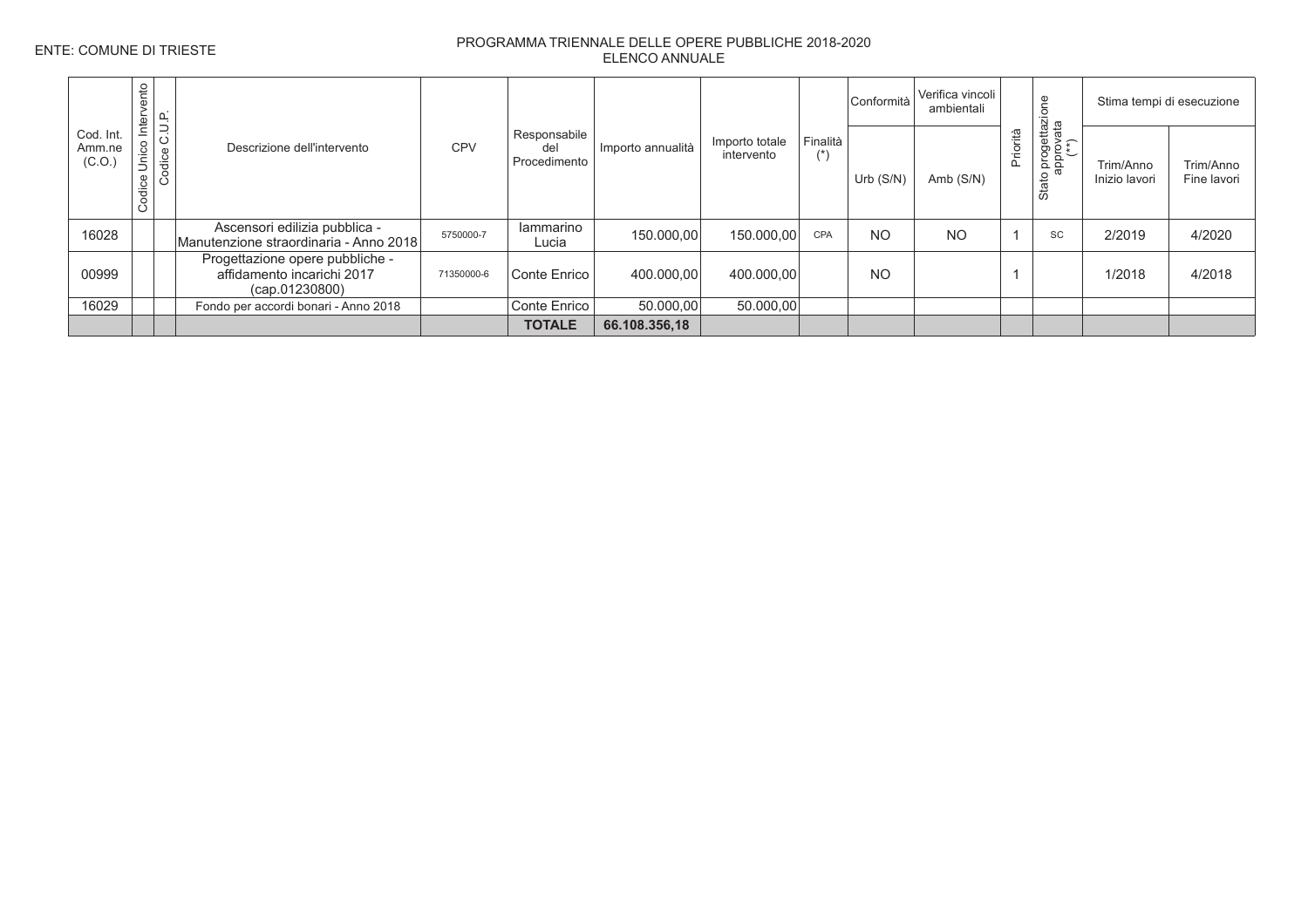### LEGENDA

|            | FINALITA' (*)                          |
|------------|----------------------------------------|
|            |                                        |
| Codice     | Finalità                               |
|            |                                        |
| <b>MIS</b> | Miglioramento e incremento di servizio |
| CPA        | Conservazione del patrimonio           |
| ADN        | Adeguamento normativo/sismico          |
| COP        | Completamento d'opera                  |
| <b>VAB</b> | Valorizzazione beni vincolati          |
| URB        | Qualità urbana                         |
| AMB        | Qualità ambientale                     |

| STATO DELLA PROGETTAZIONE APPROVATA (**) |                                     |
|------------------------------------------|-------------------------------------|
|                                          |                                     |
| Codice                                   | Stato della progettazione approvata |
|                                          |                                     |
| SF                                       | Studio di fattibilità               |
| PP                                       | Progetto preliminare                |
| PD                                       | Progetto definitivo                 |
| PF.                                      | Progetto esecutivo                  |
| SC.                                      | Stima dei costi                     |